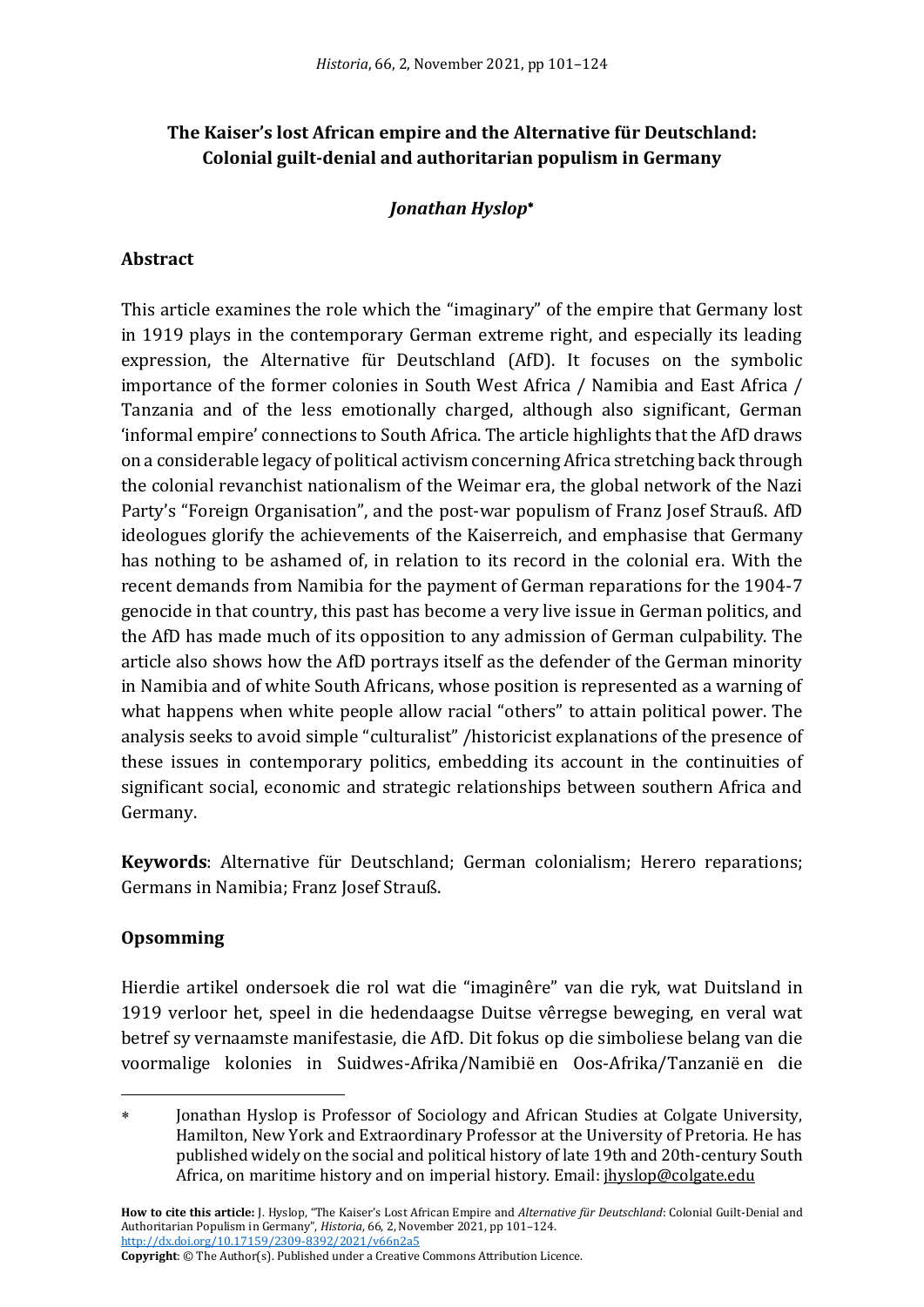minder belaaide, maar steeds belangrike, Duitse "informele ryk" se bande met Suid-Afrika. Die artikel belig die feit dat die AfD hom beroep op 'n noemenswaardige nalatenskap van politieke aktivisme wat betref Afrika, wat so vêr terugstrek as die koloniale revanchistiese nasionalisme van die Weimar-era, die globale netwerk van die Nazi Party se "Oorsese Organisasie", en die na-oorlogse populisme van Franz Josef Strauß. AfD ideoloë verheerlik die prestasies van die Kaiserreich, en beklemtoon dat Duitsland niks het om oor skaam te wees wat betref sy koloniale verlede nie. Met Namibië se onlangse eis om die betaling van Duitse reparasies vir die 1904-7 volksmoord in daardie land, het die verlede 'n baie lewendige vraagstuk in die Duitse politiek geword, en die AfD het veel gewag gemaak van sy teenstand wat betref enige erkenning van Duitse aandadigheid. Die artikel wys ook hoe die AfD homself uitbeeld as die beskermheer van die Duitse minderheid in Namibië en van wit Suid-Afrikaners, wie se posisie uitgebeeld word as 'n waarskuwing oor wat gebeur wanneer wit mense die "rasse-ander" toelaat om politieke mag te verkry. Die analise poog om vereenvoudigde "kulturistiese"/historistiese verklarings oor die teenwoordigheid van hierdie vraagstukke in hedendaagse politiek te vermy deur sy weergawe te grond op die kontinuïteit van belangrike sosiale, ekonomiese en strategiese verhoudings tussen Suider-Afrika en Duitsland.

**Sleutelwoorde:** Alternative für Deutschland; Duitse kolonialisme; Herero reparasies; Duitsers in Namibië; Franz Josef Strauß.

Over the short period from its formation in 2013, the extreme right Alternative für Deutschland (AfD) has become a significant force in German politics. In the national parliamentary (*Bundestag*) elections of 2017 it attained 12.6 percent of the vote, and in the 2019 provincial (*Land*) elections, it became the second party in five of the six units covering the former East German state (although support in the territory of the pre-1990 Federal Republic remains relatively weak). This was the most successful electoral performance by a far-right party since the formation of the Federal Republic in 1949. Its overall position weakened slightly in the 2021 elections, but it became the strongest party in the provinces of Thuringia and Saxony. Despite the AfD being relatively far less successful in terms of its impact on national politics than the movements headed by Donald Trump, Marine Le Pen or Nigel Farage, given Germany's history, the rise of a powerful party of intense nationalism and racism has been alarming for both German and international observers.

A battle over conceptions of the national history has played a crucial role in the politics which has enabled the AfD since its formation in 2013. And within that struggle over what Germans call *Vergangenheitsbewältigung* (coming to terms with the past), a small but important theme has been the seemingly obscure topic of the colonial empire which Germany constructed after the 1884 Berlin Conference and lost at the Treaty of Versailles in 1919. This article seeks to explain why the politics of the colonial past, and particularly of the history of Germany in southern and eastern Africa, has been a useful theme for the AfD.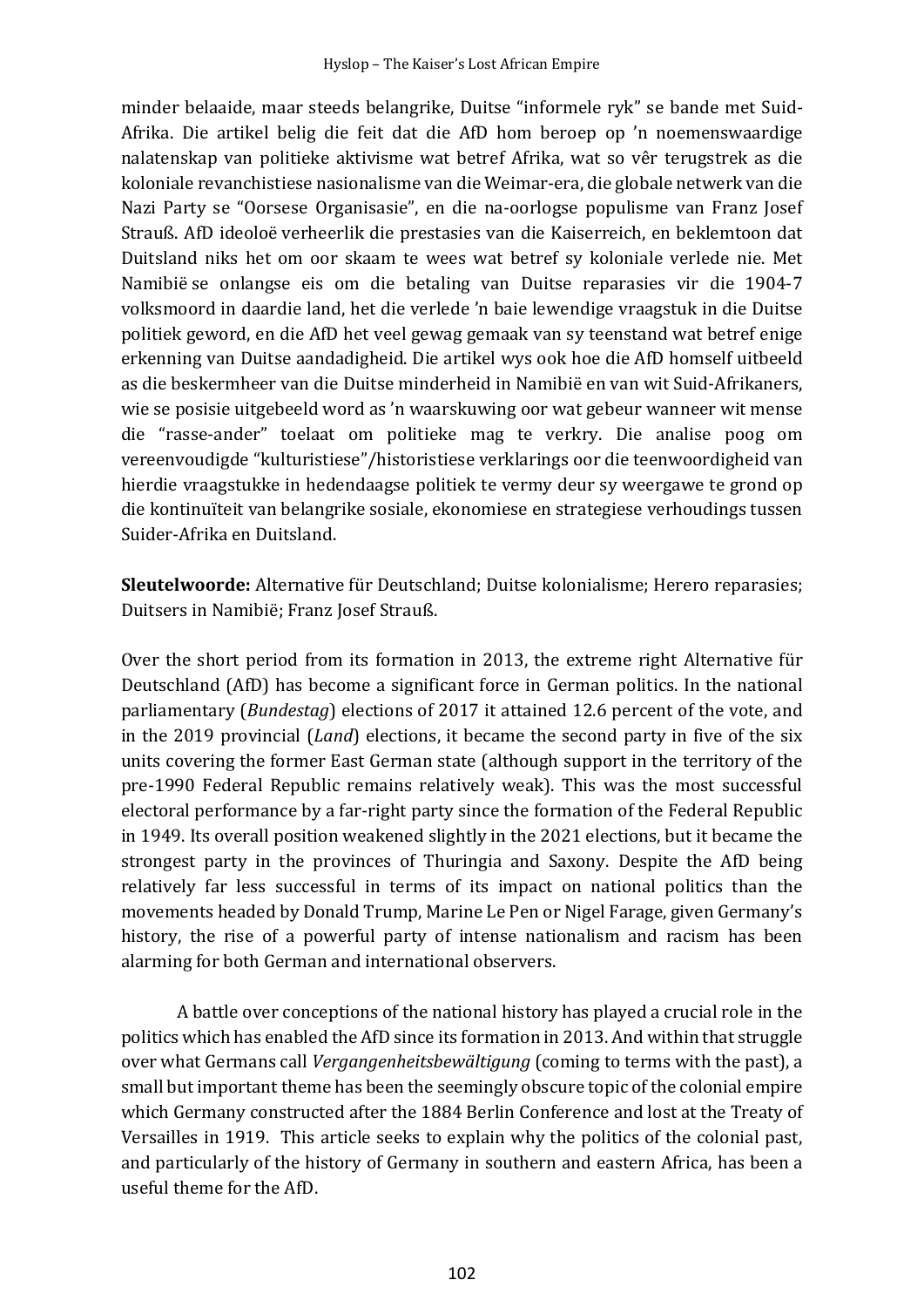Current political issues are situated by AfD ideologues inside a familiar complex of far-right themes:"common sense" versus intellectualism; the danger to the nation of racial outsiders and corrupt elites; threatened traditional gender roles; the good countryside and small towns versus the wicked cities; and a sense of national victimhood.<sup>1</sup> But their sense of history is central to all of this. Like other extreme right movements, the AfD compares the allegedly squalid present to a glorious national past.<sup>2</sup> Yet the fact that for most of the last thousand years there was no unified German state makes locating the right historical forerunner quite tricky. Moreover, the history of National Socialism becomes a central problem, as the height of national power also comprises a massive national trauma and a criminality with which no significant number of voters would want to identify. The AfD solves this problem by minimising the years 1933–45, insisting that Nazism is but a small blot on a millennium of national achievement, and sometimes making an equivalence between the Hitler regime and the East German Cold War state, as varying forms of tyranny.

Instead, the party has a tendency to look back to the relatively brief period when Germany was both territorially whole and dominated by conservative traditionalists: the Empire of 1871 to 1918. And within that period, precisely because the denunciation of the colonial past and its racist legacy has become important in contemporary left-liberal intellectual and political endeavour, the AfD has embraced a defence of the supposedly benevolent and developmental role played in the colonial world by the *Kaiserreich.* This discourse appears in a different way than other current European colonial nostalgias though, because Germany, unlike Britain and France, lost its African holdings not by the granting of independence in the 1950s and 1960s, but by being stripped of them at the end of the First World War. For the German right, historically, that loss was experienced at the time as a further national humiliation compounding the defeat of 1918. It has generated a subsequent hundred years of victimological German rightist activism and rhetoric, the traces of which can be found in the AfD's work today.

This article does not suggest that current right-wing populism is somehow "the same" as historical fascism. Contemporary movements operating in a context of competitive elections, a functioning legal system and a competitive media and by and large avoiding the use of militia violence, are not in any simple sense "fascist".<sup>3</sup> Yet it is equally the case that there are important ideological continuities between historical fascism and the modern right mass movements like the AfD.

<sup>1.</sup> J. Stanley *How Fascism Works: The Politics of Us and Them* (Random House, New York, 2018).

<sup>2.</sup> Stanley, *How Fascism Works*; R. Griffin, *Fascism: An Introduction to Comparative Fascist Studies* (Polity, Cambridge, 2018).

<sup>3.</sup> C. Mudde, *The Far Right Today* (Polity, Cambridge, 2019).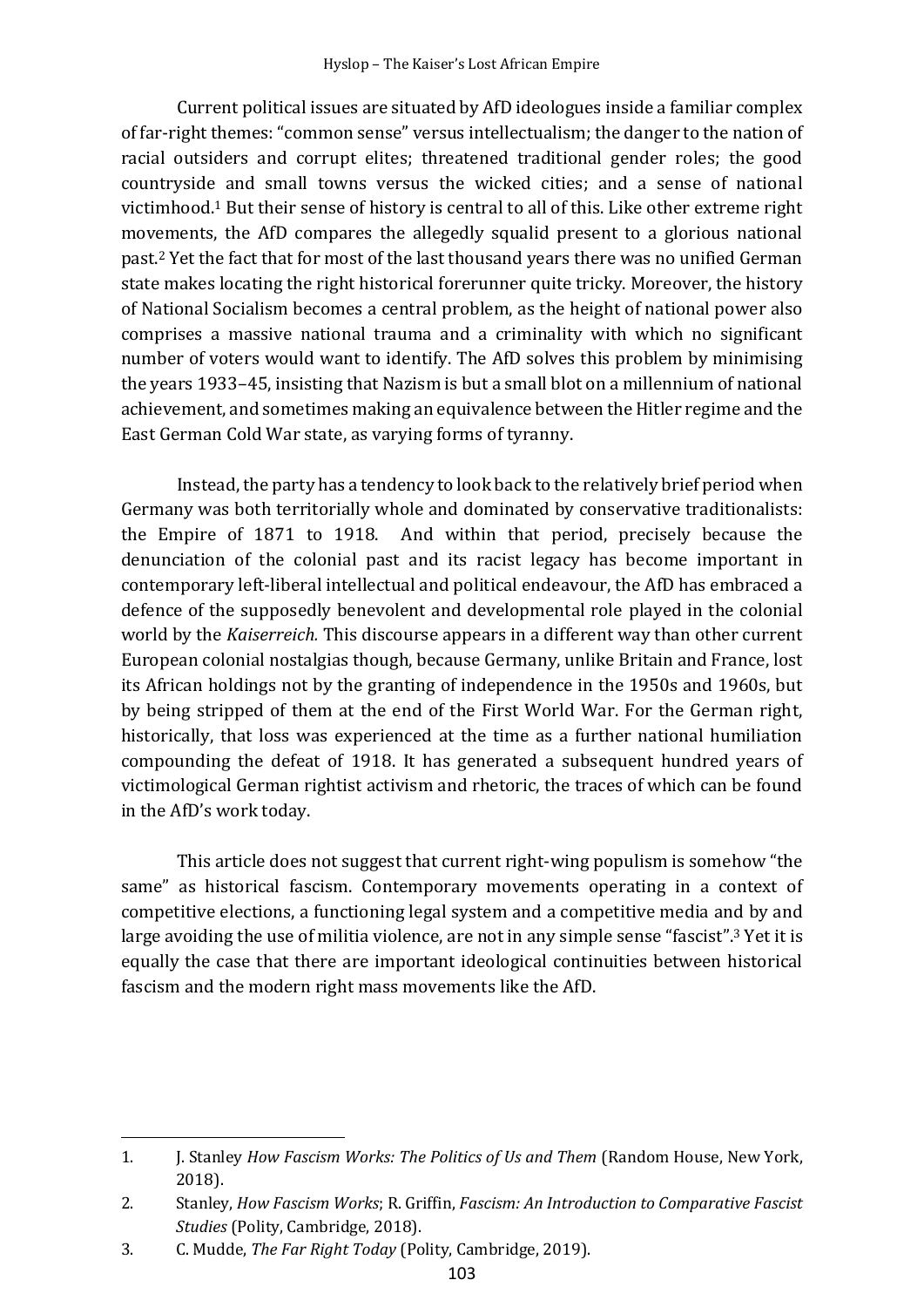# **The long-term historical underpinnings of the AfD's colonial politics**

In accounting for the "memory politics" of the AfD, one needs to strike a difficult balance, by taking historical and cultural continuities seriously, without lapsing into "historicism" or "culturalism". On the one hand, the AfD's discursive strategies do draw on a century of extreme right German cultural politics about the lost empire. Many of the very specific ideas associated with Africa that the party uses, are not just generally colonialist, but rather reflect how the post-1919 "problem" of the phantom empire was addressed, across time, by German intellectuals and activists. The AfD's Africa-imagery comes from that of the Weimar right, of the Nazi era, and of the populist version of Christian Democracy expressed in the Bavarian (Catholic) Christian Social Union (CSU) of Franz-Josef Strauss during the 1950s to 1980s. But on the other hand, one must be aware of the danger of treating cultural elements as "free floating" rather than anchored in specific socio-political relationships. I will seek to demonstrate that the continuity of pro-colonial rhetoric has been underpinned by very strong structural links between Germany and Southern and Eastern Africa from then to the present.

There are three main axes of such continuing connections to Africa south of the Equator which are relevant to the AfD's interventions.

Firstly, there was a major long-term German commercial, export and (later) industrial manufacturing presence in South Africa, dating back to the nineteenth century, interrupted only during the World Wars, and continuing to the present. This has been the basis for the continuous existence of a small but strong local German community with closer ties to the homeland. Some South African Germans assimilated into the dominant Anglophone economic elite and others into the Afrikaner population (although often with a distinct sense of heritage). <sup>4</sup> But a network of German schools, Lutheran/Evangelical Churches and community organisations also provided a basis for a continuous German identity. In the colonial era, this identity was strongly patriotic: for example, in the pre-First World War years, there were strong local German navalexpansion clubs in southern Africa.<sup>5</sup> The local Germans' antagonism to British interests was echoed in Germany itself in the German right's sympathy with the pre-1899 Boer Republics (shared by the Kaiser himself) and later, with the new Afrikaner nationalism. There were close links between the German authorities in South West Africa, and the Afrikaners who took up arms against the Botha-Smuts government in South Africa in 1914. South West African Germans proved highly susceptible to the appeal of National Socialism, with a Nazi network forming in the 1930s, and taking over community organisations, despite government repression. Both Berlin and the local community were sympathetic and supportive to the overtly fascist strands of Afrikaner

<sup>4.</sup> L. Kriel, "Heimat in the 'Veld'? German Afrikaners of Missionary Descent and their Imaginings of Women and Home", *Geschichte und Gesellschaft*, 41, 2, 2015, pp 228–256; J. Hyslop, "Durban as a Portal of Globalization: Mines, Railways, Docks and Steamships in the Empire of Otto Siedle's Natal Direct Line, 1879–1929", *Comparativ: Zeitschrift für Globalgeschichte und vergleichende Gesellschaftsforschung*, 26, 1, 2015, pp 35–50.

<sup>5.</sup> S. Manz, "Nationalism Gone Global: The Hauptverband Deutscher Flottenvereine im Ausland, 1898–1918", *German History*, 30, 2, 2012, pp 199–221.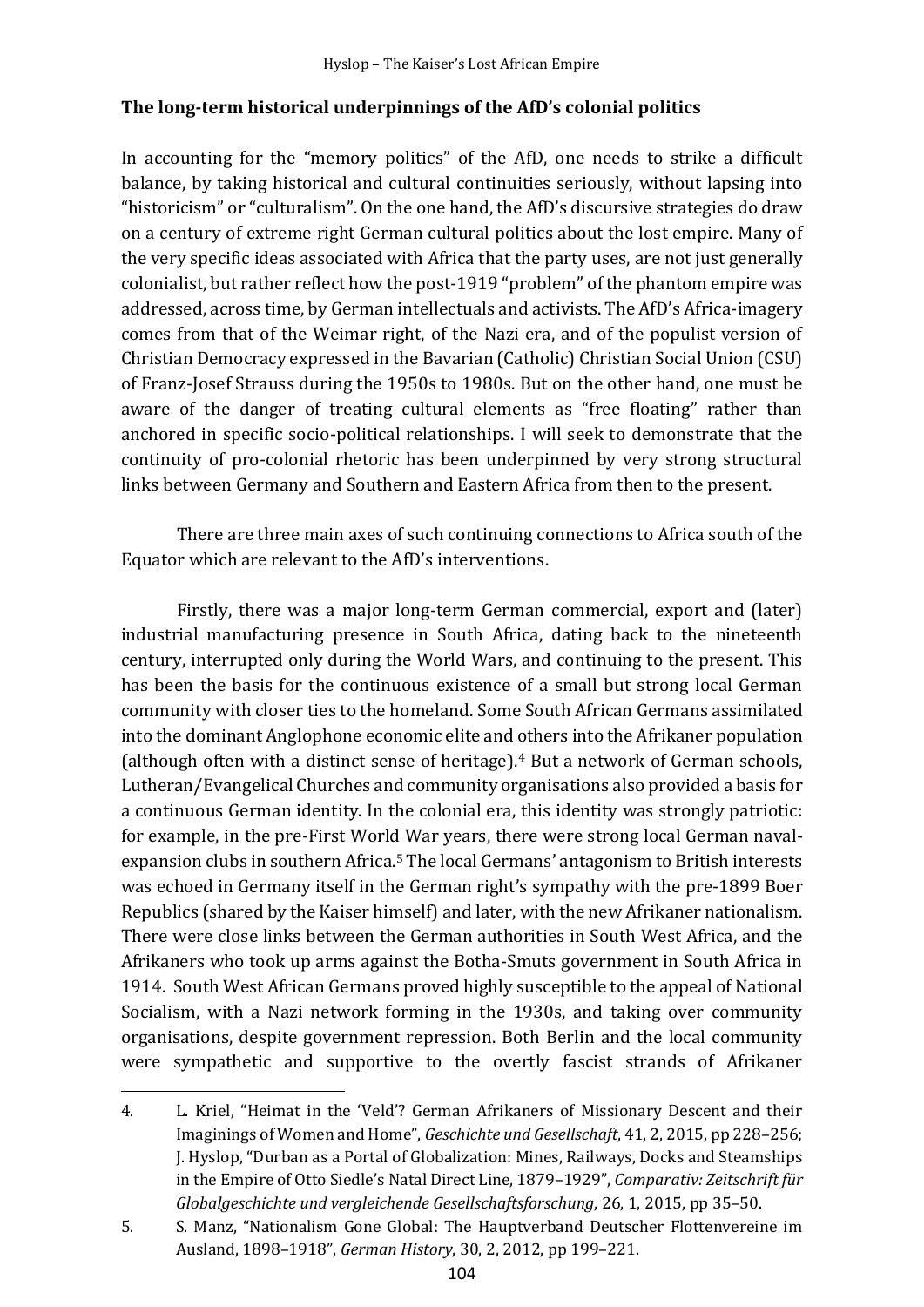nationalism such as the "Grey Shirts" in the 1930s and the Ossewa Brandwag in the early war years. <sup>6</sup> Although the post-1945 German South African community tended to be more politically pragmatic, both they and the Bonn government took a largely favourable view of the apartheid regime. By the 1960s, South Africa was Germany's third largest trading partner, with, for example, large scale Volkswagen, Mercedes and BMW assembly plants being built in the country. Even SPD (Social Democratic) politicians tended to be hesitant to criticise the Pretoria regime, at least until the late 1970s. There was a strong cultivation of links with the South African authoritarian regime, especially by the CSU, some elements of the Christian Democratic Union (CDU) and the neo-Nazi fringe elements around the National Democratic Party. <sup>7</sup> In the postapartheid era, the generally well-off German community has adapted to the new realities and there is little sign of AfD support. Although South Africa still has very important economic links with Germany, the country is much less significant to the Federal Republic than it was in the 1960s. But for the AfD, the defeat of white minority power in South Africa serves as an awful warning of a future "great replacement" of white westerners. Moreover, they have maintained links with Afrikaner nationalist extremist organisations, in some cases through personal links going back to the apartheid era and beyond, whose stories help the AfD to articulate their narrative of Western decline.

Secondly, the continuing presence of a significant German population in South West Africa (the later Namibia) which came under South African rule through the League of Nations mandate of 1919, and remained under its control until independence in 1990, has provided, for the German right, a theme of the defence of the interests of an ethnically-aligned and supposedly threatened population, which traverses the last century. The German South Westers, though few in number, were economically central in the territory, dominating its agriculture and commerce – and remain quite powerful in these spheres today. Many have educational, business and cultural links to Germany. <sup>8</sup> After the end of German imperial rule, there was a strong revanchist sentiment amongst the German settlers which was ripe for political exploitation. The result was that National Socialists hegemonised the white politics of the territory in the 1930s, despite some quite strenuous attempts by the South African government to put

<sup>6.</sup> R. Citino, *Germany and the Union of South Africa in the Nazi Period* (Greenwood Press, New York, 1991); M. Shain, *A Perfect Storm: Antisemitism in South Africa, 1930*–*1948* (Jonathan Ball, Johannesburg, 2015).

<sup>7.</sup> H. Melber and G. Wellmer, "West German Relations with Namibia", in A.D. Cooper (ed.), *Allies in Apartheid: Western Capitalism and Occupied Namibia* (St. Martins, New York, 1988), pp 91–113; T. Dedering, "South African-German Relations from Versailles to Soweto: Perceptions and Policies", in H. Lessing, T. Dedering, J. Kampmann and D. Smit (eds), *Umstrittene Beziehungen: Protestantismus zwischen dem südlichen Afrika und Deutschland von den 1930er Jahren bis in die Apartheidzeit* (Harrasowitz Verlag, Wiesbaden, 2015), pp 249–263.

<sup>8.</sup> D.J. Walther, *Creating Germans Abroad: Cultural Policies and National Identity in Namibia* (Ohio University Press, Athens: OH, 2002).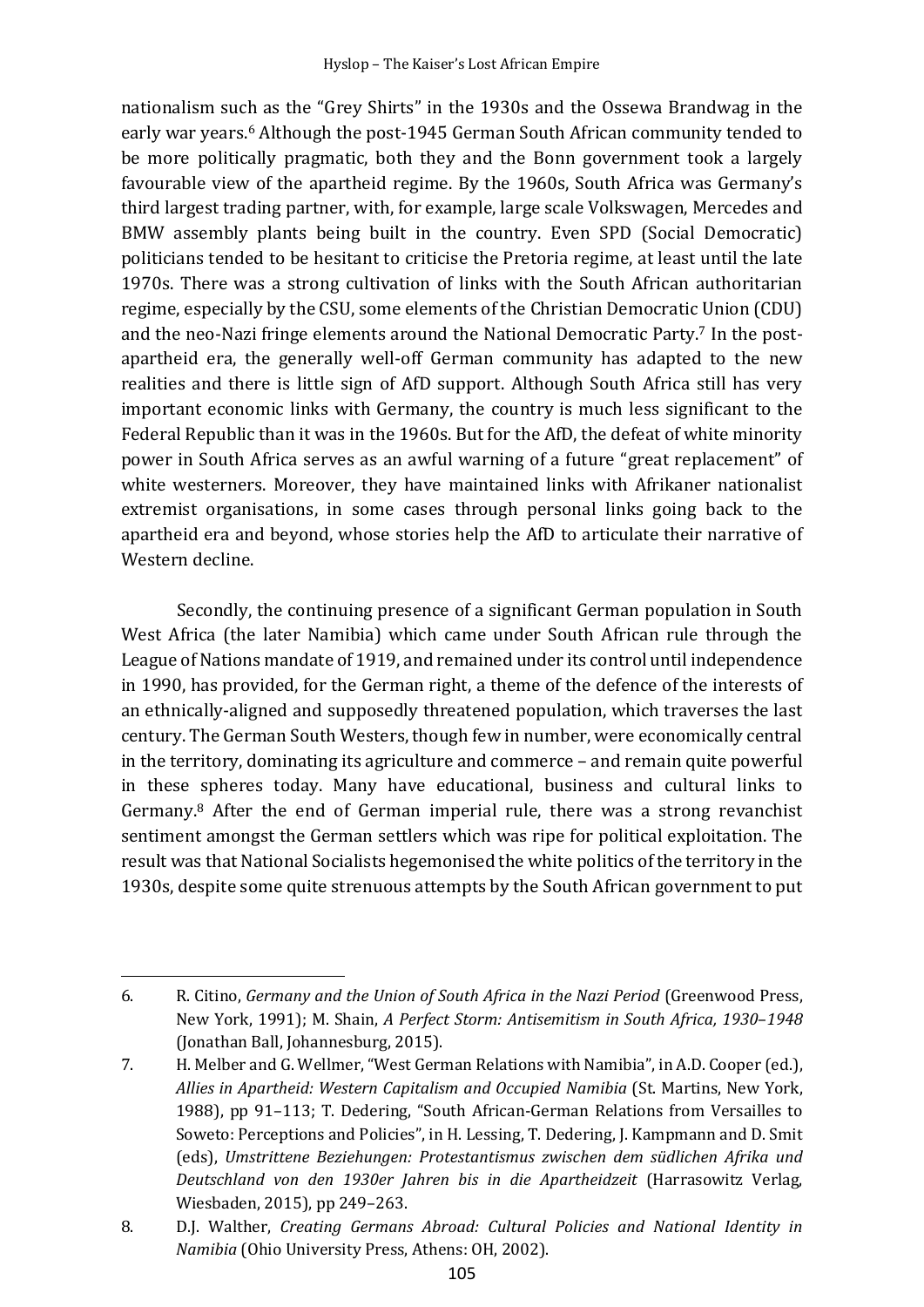down their activities.<sup>9</sup> Although there were initial tensions between the Germans and the less well-off Afrikaner settlers who came into the territory from the 1920s, in the post-1945 period it became clear to the German population that their interests were linked to those of the South African regime. Seats were created for white South West Africa representation in the South African parliament, and the Germans there largely supported the Afrikaner National Party. The post-war German right became seriously committed to backing the attempts to create an "internal settlement" in Namibia that would protect white interests, while drawing in some black participation and excluding the SWAPO liberation movement. Though the German Namibians have been largely pragmatic in their approach to the post-1990 African nationalist government, they are now somewhat under pressure from SWAPO's threats of land expropriation. This enables the AfD to cast the Namibian Germans as victims, building on many decades of German right-wing solidarity with them. It feeds into the AfD anti-immigration narrative of "Africa" as a threat to Germans.

Thirdly, the imbrication of southern Africa in the German dimension of the Cold War led to the casting of the struggle against racial domination in southern Africa by the German right as a Communist plot against Western Christian civilisation, and this is a thematic which the AfD continues to use. During the Cold War, not only the German extreme right fringe, but also the CSU and to a significant extent the CDU, were remarkably sympathetic to South African rule in Namibia on anti-communist, as well as racist, ideological grounds. From around the 1960 Congo crisis, southern Africa came to be seen by the western powers as a theatre of Soviet expansionism, and Cold War-oriented Germans were willing to give the South African government the benefit of the doubt as an ally against their chief opponent. On the other hand, East Germany aided the SWAPO insurgents in Namibia and the ANC revolutionaries in South Africa. And West German leftist radicals, and some church groups supported the liberation movement.<sup>10</sup> This gave a strong intra-German dimension to politics around southern Africa, making it all the more possible for the right to present the story of the region in Cold War terms.<sup>11</sup> The AfD continues in this ideological vein, portraying the SWAPO and ANC governments as "Communist" opponents of the West.

<sup>9.</sup> B. Bennett, *Hitler over Africa*(T. Werner Laurie, London, 1939);Citino, *Germany and the Union*; P.J. Furlong, *Between Crown and Swastika: The Impact of the Radical Right on the Afrikaner Nationalist Movement in the Fascist Era* (Wesleyan University Press, Hanover:NH, 1991).

<sup>10.</sup> R. Deffenbaugh, *The Lutheran World Federation and Namibia* (Geneva, Lutheran World Federation, 2007) https://www.lutheranworld.org/ (downloaded 8 November 2019).

<sup>11.</sup> G. Brenke, *Die Bundesrepublik Deutschland und der Namibia-Konflikt* (R. Oldenbourg, Munich, 1989); Melber and Wellmer, "West German Relations".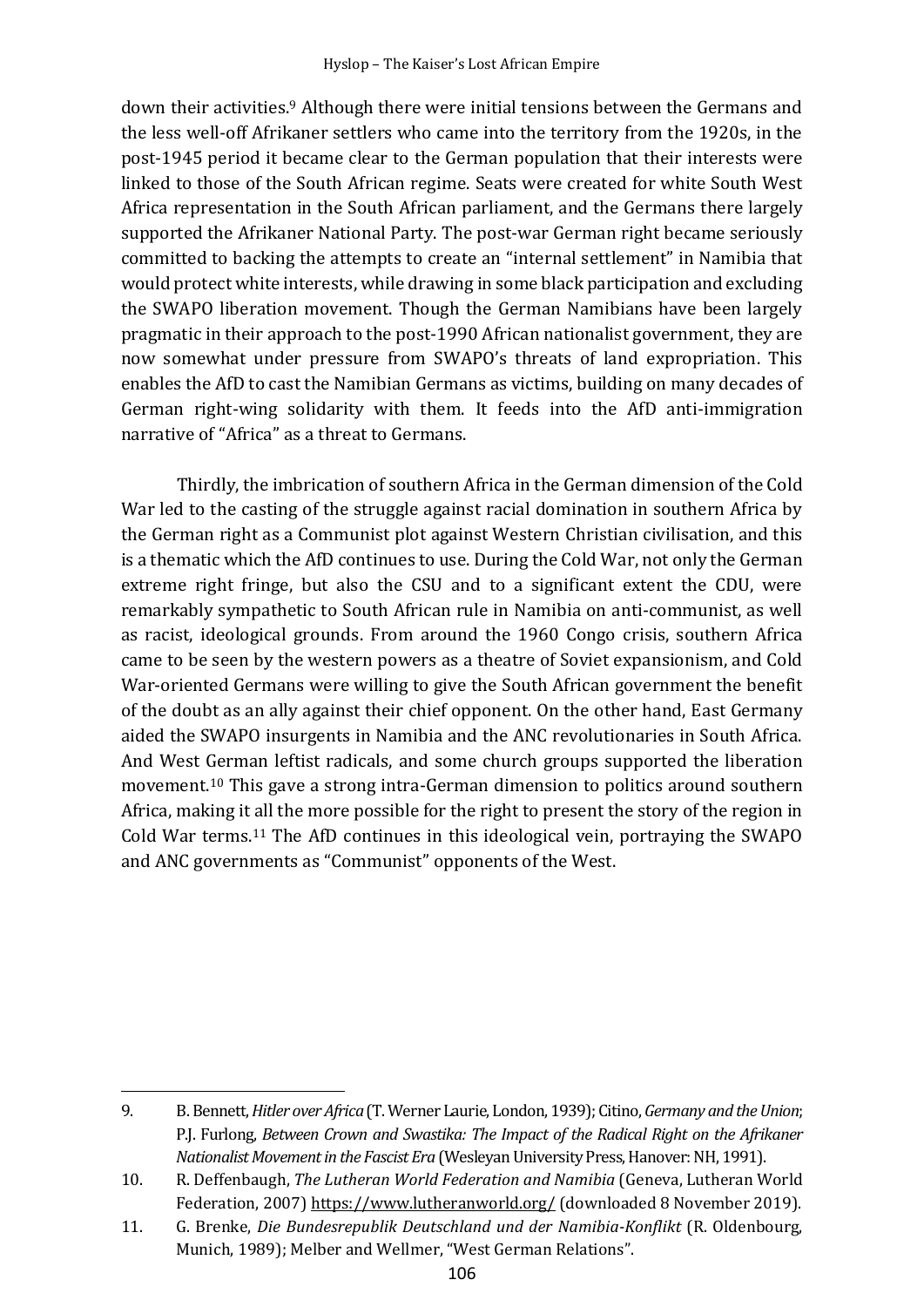# **Imperial nostalgia: The AfD and colonial guilt**

A flavour of the practice of AfD colonial memory politics may be gained from a debate that occurred in the Bundestag on 19 November 2020. With members masked in the face of the increasingly devastating Coronavirus pandemic, the house turned to discuss the subject of the restitution of museum items looted from the colonial world and what in German is called the *Aufarbeitung* (roughly, intellectual and political working through) of the history of colonialism. The debate was precipitated by a motion from the Green Party, strongly in favour of restitution and of the acknowledgement of the guilt of the old German Empire. But the occasion was seen as an opportunity to state a very different view by the AfD, for whom the whole issue crystallised much of what they see as wrong with contemporary German society.

The AfD put forward a counter-resolution that warned that the Green's proposal would lead to the "depletion of European Museums that for many years had, in an exemplary fashion curated and conserved collection items, and thereby had protected the Memory of Humanity". But more broadly, their proposal attacked what they alleged was the "moralism" of the debate on the question. In their view, it had led to a situation where Germany was (unfairly) expected to recognise its "Guilt" and "Responsibility" for colonialism. The AfD thus opposed the return of cultural objects, except in exceptional cases.<sup>12</sup> The accompanying document to the resolution went much further, roundly condemning centre-right, liberal and leftist attempts, in Germany, but also in other European countries, to apologise for colonialism and to support the return of objects on that basis. President Macron of France came in for particular abuse on this score.<sup>13</sup>

More dramatic, was the oration of the AfD Deputy, the suave Dr Marc Jongen, during the debate. He started off on an ironic note: "'Through our Guilt, Through our Guilt, through our great Guilt': That is the maxim of Green-Leftist Memory Politics ...". Jongen accused his radical opponents of following "the Stalinist Georg Lukács in the 1950s" in portraying the whole of German history as leading to Hitler, and attacked this "undifferentiated Guilt-narrative". While conceding that aspects of the colonial era were "problematic" he pointed out that that history could not be undone and suggested ulterior motives on the part of its critics. He deplored the impact of academic-activist "post-colonial ideology" characterised by "its hate towards all that is European, Western, White ...". With a side-swipe at "Critical Whiteness Studies" Jongen continued, displaying evident enjoyment as he taunted the by now enraged hecklers on his left, with quotes from Franz Fanon and Jean-Paul Sartre's advocacy of anti-colonial violence. He implied a direct link between the views of these leftist icons and recent terrorist incidents, as well as to the so-called "cancel culture" and the, according to him, "often violent" Black Lives Matter Movement. Jongen said that the proposals of the pro-

<sup>12.</sup> M. Jongen et. al., "Antrag der Abgeordneten Dr. Marc Jongen, Marc Bernhard … und der Fraktion der AfD: Restitution von Sammlungsgut aus kolonialem Kontext stoppen", 6 December 2020. https://dip21.bundestag.de/dip21/btd/19/199/1919914.pdf (downloaded 6 January 2021).

<sup>13.</sup> M. Jongen, et.al.,"Begrundung", 6 December 2020. https://dip21.bundestag.de/dip21/btd/19/199/1919914.pdf(downloaded 6 January 2021).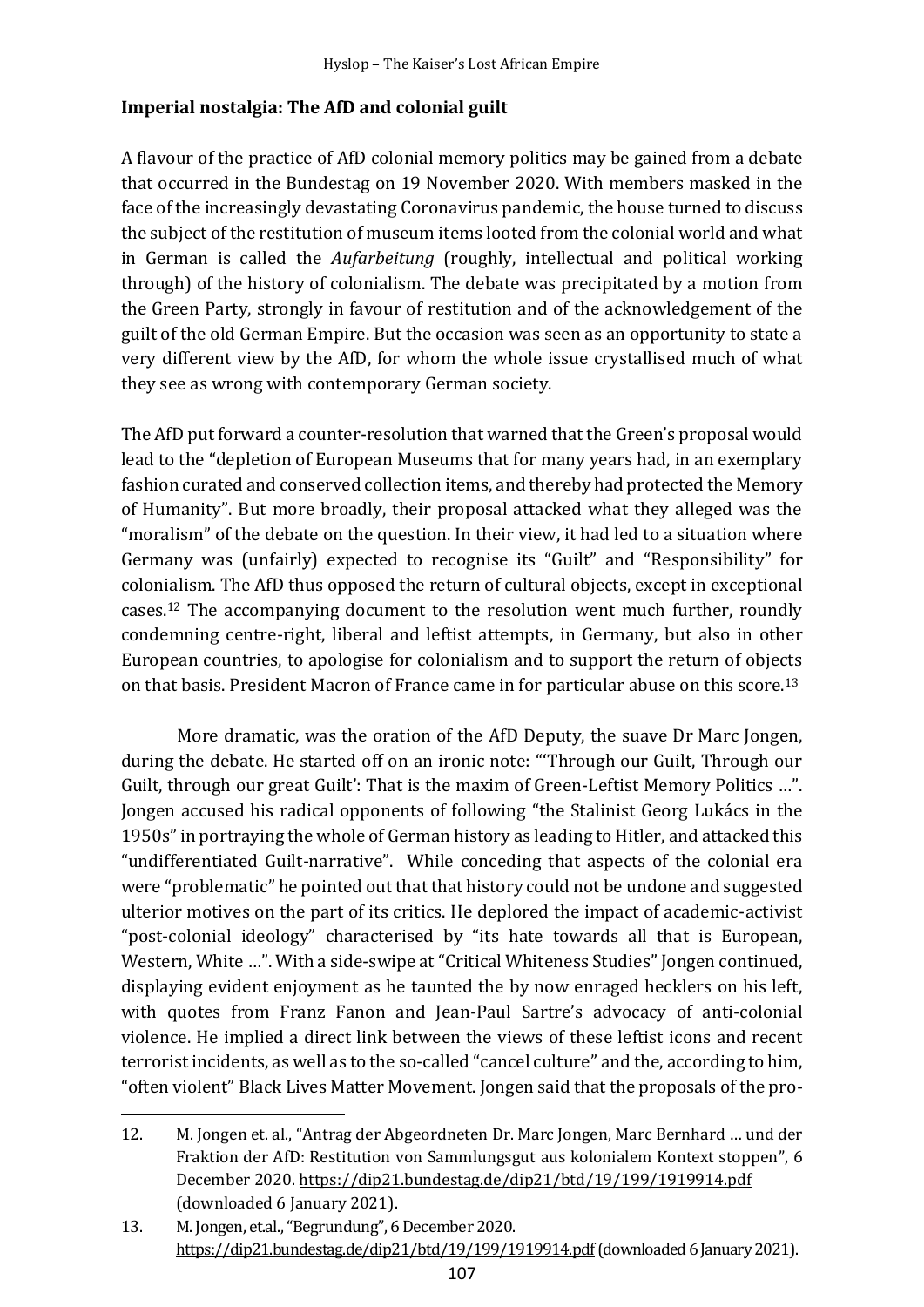restitution faction to set up a centre for the study of the colonial question was not – as the AfD was willing for – to "work through" German colonialism "in a differentiated way"; but only as a framework for the acknowledgement of German colonial crime. This would give young people nothing but revulsion and shame about their own culture, leaving them in a state of defencelessness. The AfD, he said, defended the tradition of the Enlightenment which his opponents had long abandoned. 14

AfD colonial revisionism is part of a larger critique that the party makes of what it calls the *Schuldkult* (Cult of Guilt) in German political culture. For them, the acknowledgement of colonial crimes is part of a self-flagellating view of the national history, shaped by excessive apologetics for the Nazi past. The AfD sees the supposed *Schuldkult* as undermining national self-confidence and preventing an appreciation of the glorious political and cultural achievements of the nation. In the much-quoted words of AfD leader Alexander Gauland "Hitler and the Nazis are just a bit of bird shit in over a thousand years of successful German history". <sup>15</sup> In this perspective, focusing on German responsibility for colonial rule in Africa, is another manifestation of selfdestructive behaviour.

This critique of an unfair attribution of blame to Germans has deep roots. The AfD's colonial guilt rhetoric actually has a direct connection to the colonial politics of the Weimar era. Famously, there was massive resentment and outcry on the German right against the War Guilt Clause written into the Treaty of Versailles by the victorious allies, under which Germany had to shoulder moral responsibility for the First World War. This rejection of guilt was also part of the politics of the German revanchist colonial lobby, which demanded the return of the colonies. A key formative role in this was played by the sometime Governor of German East Africa, Heinrich Schnee. In 1924, Schnee published a book called *Die koloniale Schuldlüge* – The Colonial Guilt Lie.<sup>16</sup> This title brilliantly captured the rhetoric against the War Guilt Clause for the sphere of colonial politics. The idea that Germans were being unfairly burdened with guilt over colonialism was to have an exceptionally long life. In Weimar, Germany's renewed claim to be a global power was connected to a heroic and benign vision of the colonial past. Most important of the groups seeking the return of the colonies in this period, was the *Deutsche Kolonialgesellschaft* (DKG – German Colonial Society), which was led from 1930 by Schnee himself. There was also the *Volksbund ğr das Deutschtum im Ausland* (VDA – People's League for Germans Abroad), a powerful nationalist movement organising German communities abroad, which was well represented in southern Africa, as well as a number of other groups. This colonial network was particularly strong amongst traditionalist conservative elites, business circles and the middle classes. The future post-war Christian Democrat Chancellor Konrad Adenauer himself, was, in the early 30s, the vice-president of the *Kolonialgesellschaft.* Though like other

<sup>14.</sup> Deutscher Bundestag,"Antrage von AfD und Grünen zur Aufarbeitung konlonialen Unrechts beraten", 23 November 2020 https://www.youtube.com/watch?v=nxLwAFMvl0w (downloaded 6 January 2021).

<sup>15.</sup> *Berliner Morgenpost*, 13 November 2018.

<sup>16.</sup> H. Schnee, *Die Koloniale Schuldlüge* (Heinrich, Munich, 1924).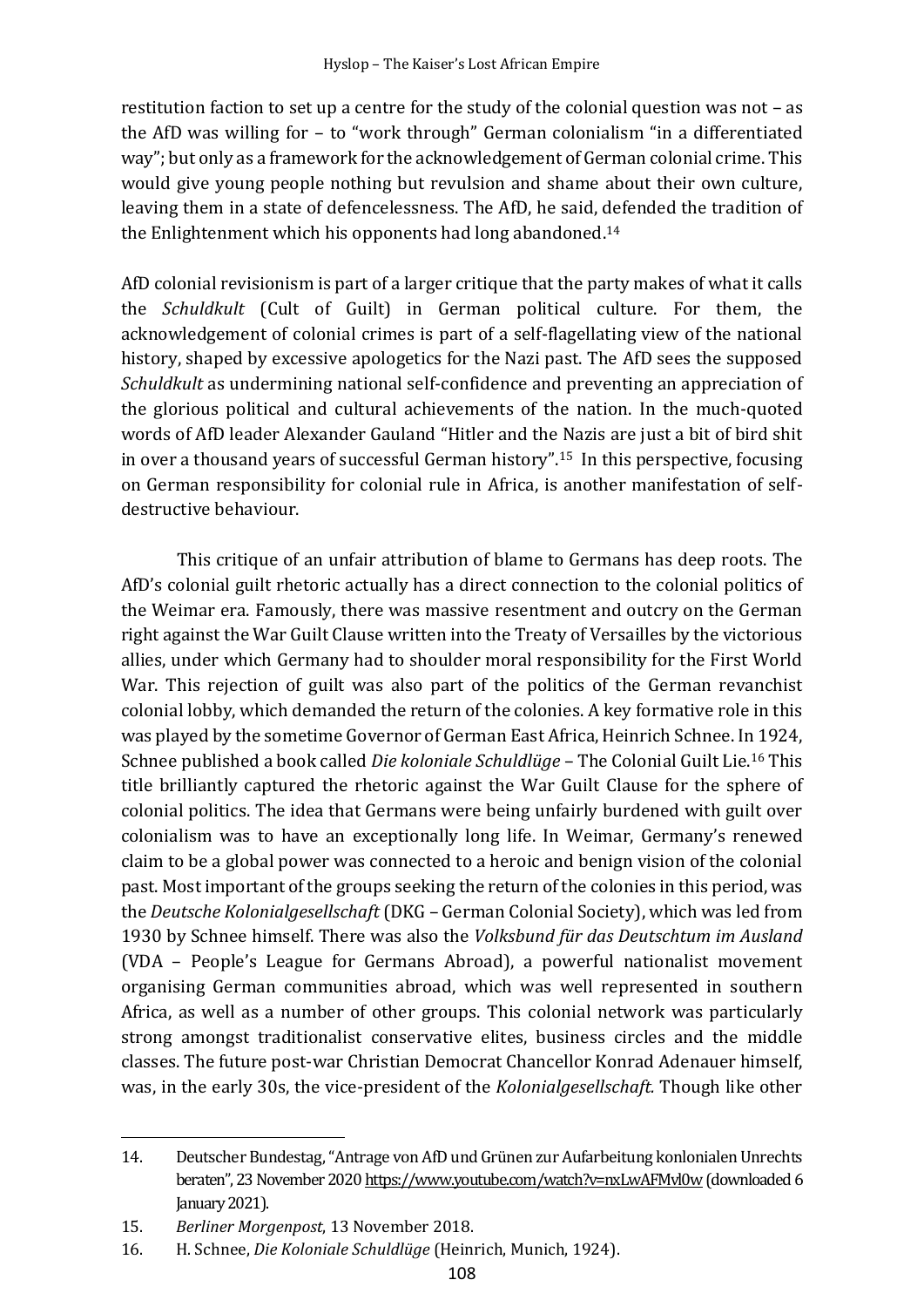colonial countries Germany had a vast reservoir of colonial popular culture, what their activity did was to infuse it with a particular sense of grievance over the loss of power. The colonial organisations played the long game, aiming at intermediate goals that would maintain Germany's position as a power with an interest in colonial questions, pending a more favourable turn in international politics. <sup>17</sup> The colonial groups took great offence at British and South African criticisms of previous German rule – and certainly on the South African side, such denunciations were notably hypocritical.

Heinrich Schnee had gained considerable renown for his participation in the extended campaign of quasi-guerrilla war in German East Africa, led by General Paul von Lettow-Vorbeck, whose tactical brilliance and undefeated status gave muchneeded pride to right wing nationalists in Germany. The legend of this campaign provided a central part of the lost empire myth. Lettow-Vorbeck and Schnee returned to a hero's welcome. Lettow-Vorbeck's memoirs, and an adaptation of them for young readers, entitled *Heia Safari* (Hurrah, Safari) were bestsellers when published in 1920.<sup>18</sup> '*Heia Safari*' was the cliché of all German colonial clichés, especially popularised in a song written in 1916 by German wildlife artist and South West Africa settler Hans Aschenborn, which remained popular in right wing circles well into the late 20th century. Lettow-Vorbeck's emphasis in his writings on the loyalty of the African Askari troops and porters was central to the way in which the empire was remembered by Germans as beneficial, and has continued to serve as proof of imperial magnanimity in the minds of those disposed to believe in it. When the General died in 1964, the then CDU Federal Defence Minister, Uwe von Hassel (who had himself spent his childhood and youth in East Africa) arranged for elderly Askaris to fly in from Tanzania to attend the funeral, as living evidence of the loyalty which the great man had evoked.<sup>19</sup> In 1966 a television documentary programme series, ironically titled *Heia Safari*, was broadcast on the ARD channel, criticising German policy in Africa during the colonial era. ARD was flooded with comments from viewers. A fascinating analysis of their letters by Eckhard Michels tells us a great deal about the politics that was being exploited.<sup>20</sup> The letters were overwhelmingly negative, with fully three quarters taking a hostile view of the programmes. Significantly, the letters that were positive came mainly from young viewers, whereas most of the hostile ones came from people who had grown up in the emperor's time or in the Third Reich. Some were motivated not by

<sup>17.</sup> S.A. Wempe, "From Unfit Imperialists to Fellow Civilizers: German Colonial Officials as Imperial Experts in the League of Nations, 1919–1933", *German History,* 34, 1, 2016, pp 21–48.

<sup>18.</sup> P. von Lettow-Vorbeck, *Meine Errinerungen aus Ostafrika* (Leipzig, Hase & Köhler, 1920); P. von Lettow-Vorbeck, *Heia Safari: Deutschlands Kampf in Ostafrika* (Leipzig, Hase & Köhler, 1920).

<sup>19.</sup> J. Verber, "The Conundrum of Colonialism in Postwar Germany", PhD dissertation, University of Iowa, 2010; U. Schulte-Varendorff, *Kolonialheld für Kaiser und Führer: General Lettow Vorbeck – Mythos und Wahrheit* (Christoph Links, Berlin, 2006); B. Schilling, *Postcolonial Germany: Memories of a Decolonized Nation* (Oxford University Press, Oxford, 2014).

<sup>20.</sup> E. Michels, "Geschichtspolitik im Fernsehen: Die WDR-Dokumentation 'Heia Safari' von 1966/7 über Deutschlands Kolonialvergangenheit", *Vierteljahrshefte für Zeitgeschichte,* 56, 2008, pp 467–491.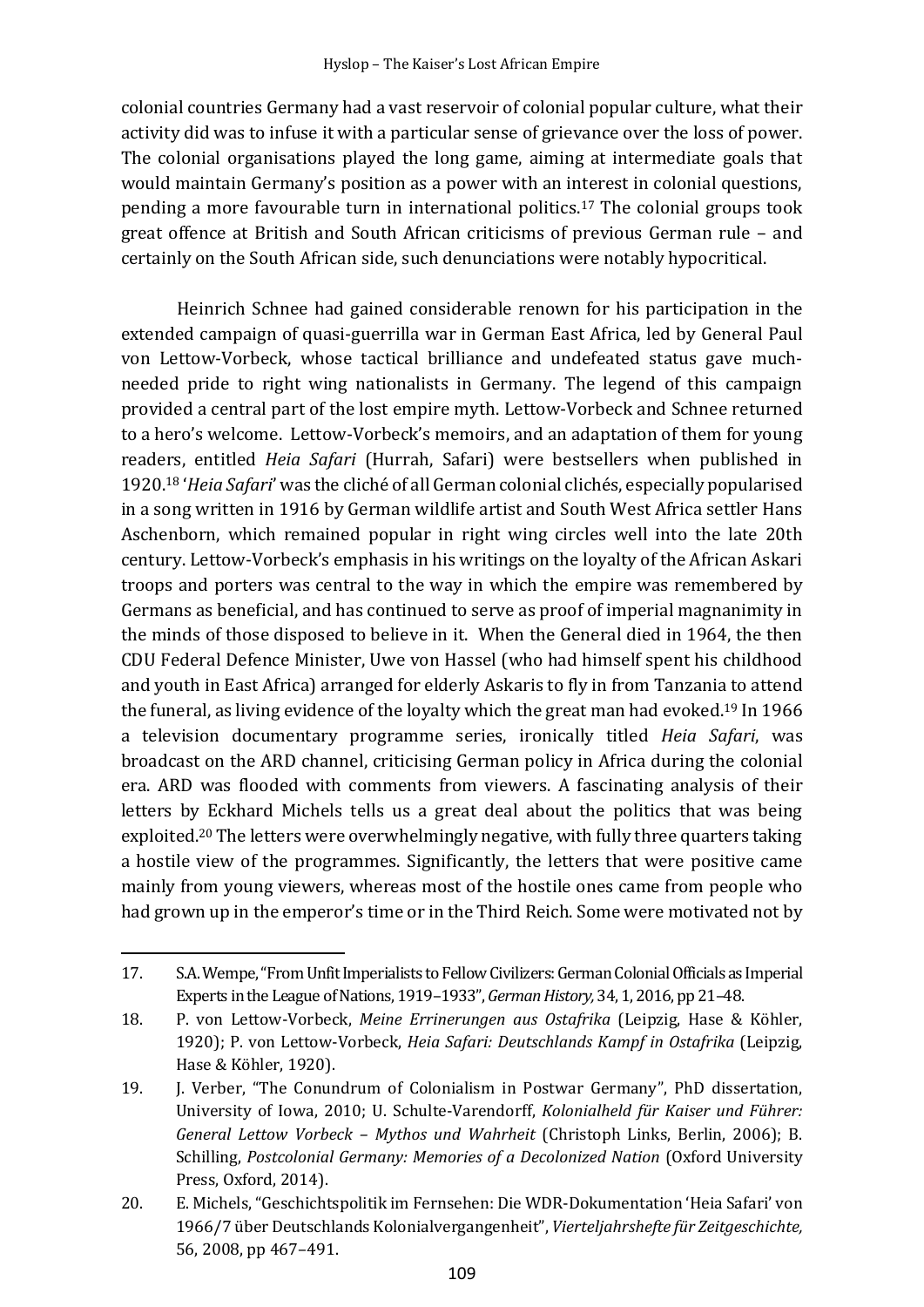a particular affinity for colonial history, but by a general reactionary sense that, in the aftermath of the post-1945 reckoning, they were fed up with a constant focus on the crimes of the past. Others charged that a "national masochism" was at work or claimed that the critical revisiting of the past helped the Communist cause. The loyalty of German-ruled Africans, the developmental benefits of colonialism, and a relativising comparison of what the Germans had done with the actions of other colonial powers were common themes. What is striking here is that a vigorous debate on German colonialism was certainly present in the childhood and youth of some of today's elderly AfD voters.

A major cultural source of Weimar-era interest in African colonisation was Hans Grimm's best-selling 1926 novel, *Volk Ohne Raum* (People without Space). Grimm had spent an extensive period before the First World War as a businessman in South Africa's Eastern Cape, and his partially autobiographical book is a polemic in favour of colonial settlement in Africa as a solution to the traumas of German industrialisation and class division. By the end of the Nazi regime, this rambling anti-British, anti-Semitic, anti-Socialist tome of over a thousand pages had sold half a million copies in Germany.<sup>21</sup>

The experienced Africa correspondent Bartholomäus Grill connects this history of pro-colonial grievance explicitly to the current discourse of the German extreme right. He recounts that:

My father, like my grandfather suffered from the loss of the colonies … That was experienced both by my grandfather and later by my father as a kind of phantom (limb) pain, a humiliation. Germany was no longer a world power and he always dreamed that Hitler would reconquer these colonies and so after the war he raised us in the spirit of the colonial times… All the clichés, distorted pictures, imaginaries, that we made for ourselves of Africa have remained the same, and have come to the surface again in the migration debate… They have broken through again, if you look at it, in the way the AfD argues, in the identitarian movement and the right-wing radicalism. 22

Grill is a controversial figure for his reluctance to acknowledge the genocidal nature of German policy in South West Africa, but this comment, like much of his work, gives an interesting insight into the role colonial Africa played in national identity.

The colonial *Kaiserreich* is a theme in AfD talk. Sometimes this is presented in a blatantly racist manner, with a clear orientation to winning the support of the most extreme voters. In March 2019, the Baden-Württemberg AfD politician Wolfgang

<sup>21.</sup> W. Smith, "The Colonial Novel as Political Propaganda: Hans Grimm's Volk Ohne Raum", *German Studies Review,* 6, 2, 1983, pp 215–235.

<sup>22.</sup> A. Rahmlow, and B. Grill, "Ein Schritt weg von Herrenmenschtum", *Deutschlandfunk Kultur,* 23 March 2019 https://www.deutschlandfunkkultur.de/bartholomaeus-grillueber-kolonialgeschichte-ein-schritt.1008.de.html?dram:article\_id=444419 (downloaded 25 October 2019).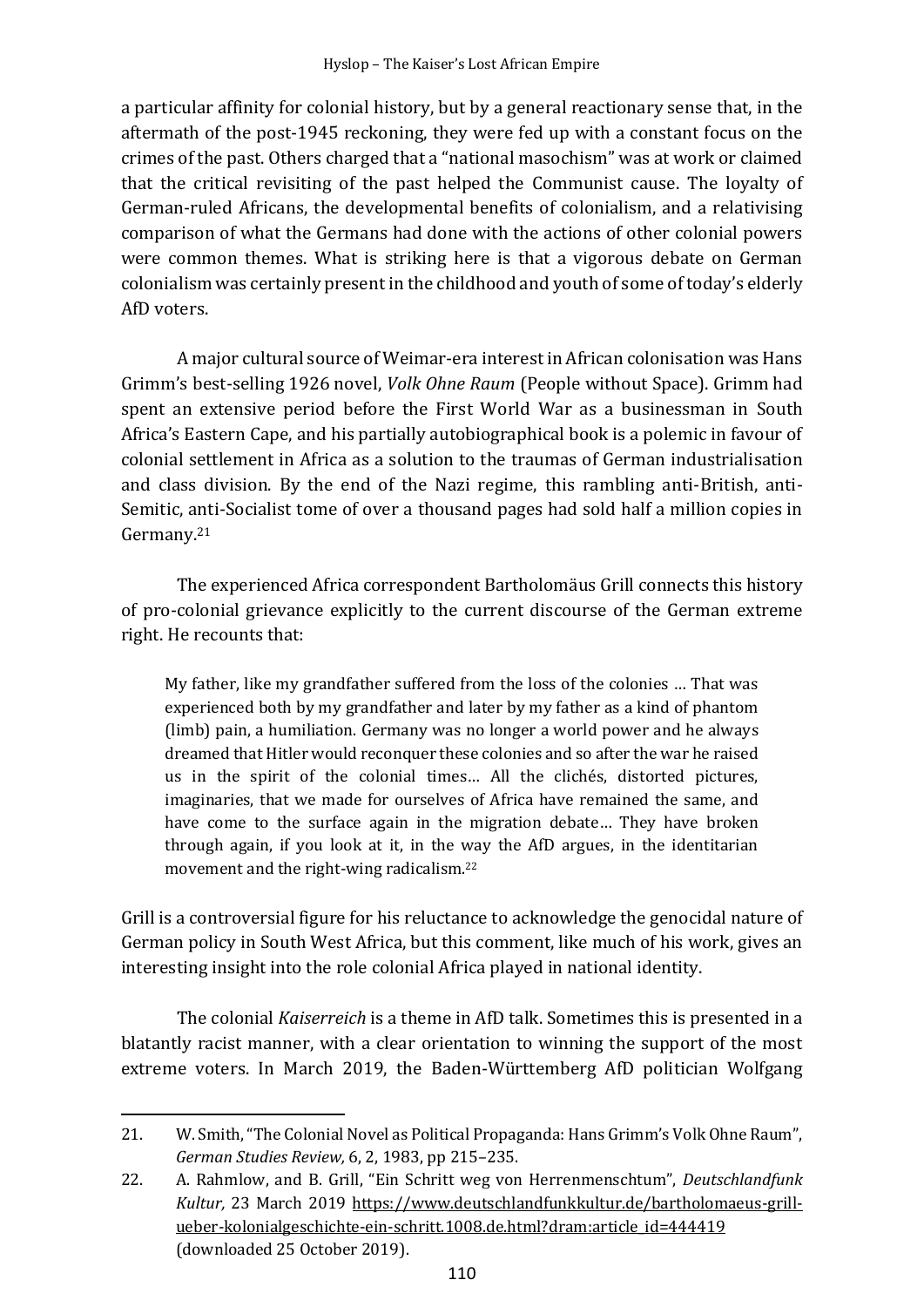Gedeon declared during a debate in the *Landtag* (Provincial Assembly) that "Colonialism is a sign that the European white race were far civilizationally superior to other races and ethnicities". German colonialism was actually largely a constructive and benevolent achievement; according to Gedeon, one could say that colonisation saved the conquered nations "a lot of blood and a lot of sweat". 23

But a more usual strand in AfD treatment of the imperial past is aimed toward opinion that does not want overtly to indulge in this kind of racism. Instead, it expresses a longing for traditionalist order. Some of the clearest statements of AfD *Kaiserreich* colonial nostalgia have come from Harald Weyel, a member of the libertarian wing of the party and part of the AfD delegation in the Federal Parliament, who is himself a person of colour.<sup>24</sup> Weyel, who calls himself a "Prussian-Hessian National-Cosmopolitan", is the son of a German mother and an African-American GI father. He is thus, as a perspicacious journalist observes, the perfect alibi for the party's claim that it is not racist. Weyel casts the immigration issue as matter of culture, denying that the AfD is driven by racial ideology. A romanticisation of the imperial past is central to his thinking. Weyel advocates "eventually arranging things in Germany, so that normality, as it was in the *Kaiserreich*, will be restored". According to Weyel, the Empire treated its subjects in Africa with respect and empathy. Today's Germany, Weyel says, unlike in the Kaiser's time, does not have a purposive existence. For him, it is an oppressive analogue of the former Communist German state: "the DDR 2.0, with flatscreens". <sup>25</sup> In his case, glorification of the just *Kaiserreich* provides one basis for the AfD libertarians' advanced form of "racism without race".

This emphasis on the need to reclaim the colonial past can easily be turned into useful retail politics. In the recent period, the AfD has sought to exploit cultural struggles around colonial history at a local level. Pride in colonial heritage becomes a weapon in the party's war on immigration and multiculturalism. In particular, they have engaged in the question of opposing the changes in the names of streets called after colonial figures demanded by left activists. For example, in the suburb of Neukölln, Berlin, the party fought against a proposal for the renaming of *Wissmannstraße*, a street called after a colonial governor of German East Africa. The AfD's opposition was framed in part by talking about the role of von Wissmann in suppressing the Muslim-controlled slave trade in the colony. This allowed them to combine Islamophobia and the theme of the benevolent empire. They also played on a feeling of local patriotism, appealing to a sense that outsiders were trying to impose policies on residents. After several protests, the proposal was defeated in the Neukölln Council.<sup>26</sup> Later however, the leftists came back for another attempt, and the street has now been renamed after Lucy Lameck, a Tanzanian independence-era political figure.

<sup>23.</sup> *Rhein Neckar Zeitung*, 28 October 2019.

<sup>24.</sup> M. Lau, "Zurück ins Kaiserreich", *Zeit Online*, https://www.zeit.de/2017/47/haraldweyel-afd-bundestagsabgeordneter-migration (downloaded 28 October 2019).

<sup>25.</sup> Lau, "Zurück ins Kaiserreich".

<sup>26.</sup> A. Bohne, "AfD entdeckt Kolonialismus: War doch nicht alles schlecht damals", *iz3W*, no date, https://www.iz3w.org/zeitschrift/ausgaben/369\_friedensprozesse/kolonialismus (downloaded 5 November 2019).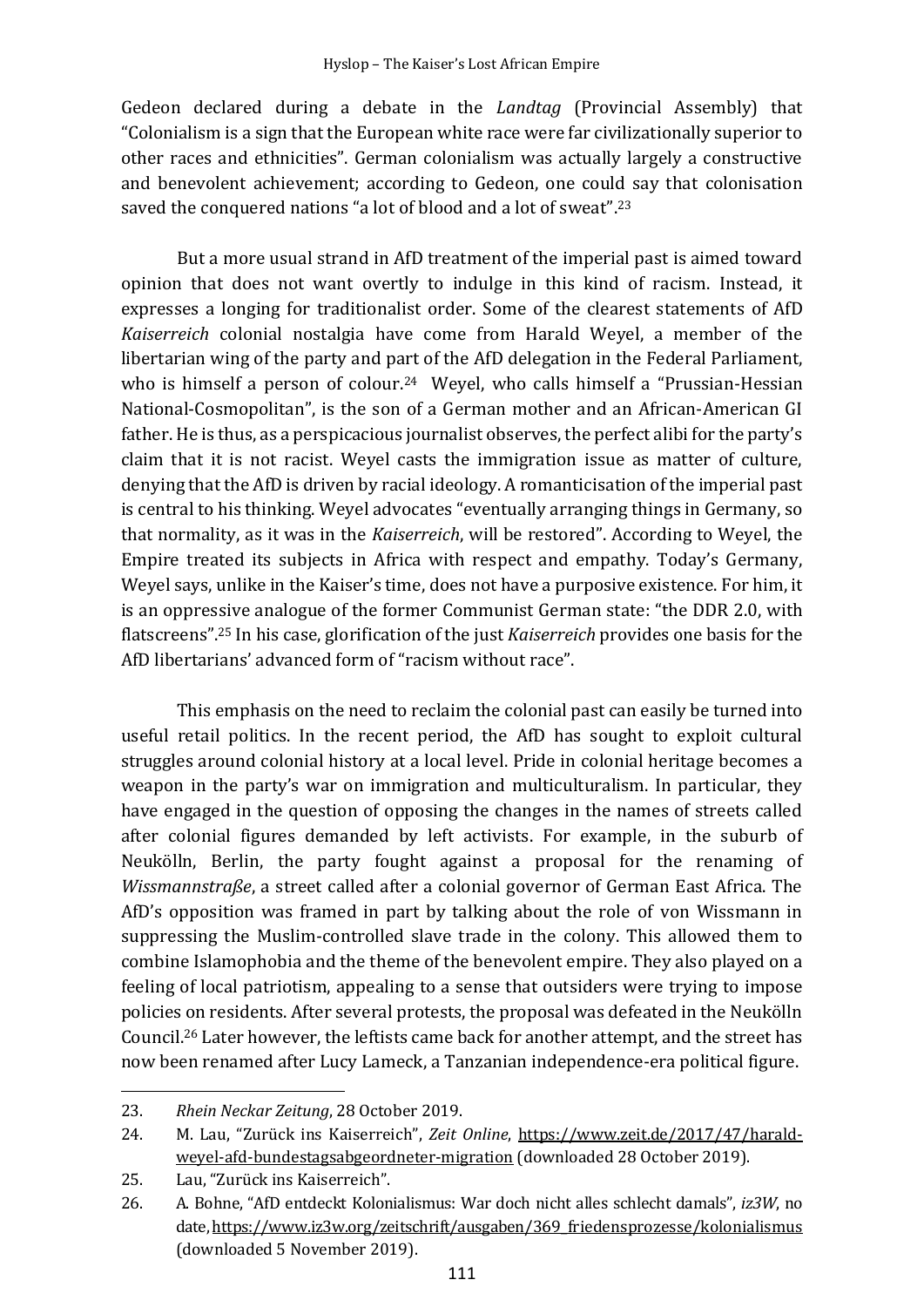## **Nazi Era legacies**

The legacies of Nazism are detectable in the AfD, but are often in embarrassing tension with the more dominant attempt to portray an image of modernity, individualism and entrepreneurship. This ambiguity, and its historical background is worth exploring.

Some AfD leaders use rhetoric about contemporary Africa that is shockingly obviously evocative of Nazism, while other opinions appear, superficially, quite "developmentalist" and sensible. Thus, on the one hand, Thuringian AfD leader Björn Höcke reverts to a national socialist discourse of existential racial struggle to assert that there is no place for immigrants in Germany. In a notorious 2015 pronouncement, Höcke explained the migration crisis in the terms of a supposedly fundamentally different biological evolution of European and African people, which he claimed, was built on different reproductive strategies:

In Africa the so-called small-r strategy dominates, which aims at the highest possible [population] growth. There, the so-called expansion type dominates, and in Europe, people overwhelmingly followed the big-K strategy, that tried to use the capacity of the *Lebensraum* optimally, here lives a placeholder-type. Simply put, Evolution has divided Africa and Europe into two different reproduction strategies. 27

On the other hand, the party's libertarian, free marketeer faction, seeks to present the AfD in more internationally acceptable terms. The Africa spokesman of the AfD in the *Bundestag*, Dietmar Friedhoff, portrays the party as supporting capitalist development in African countries, which can resolve the immigration issue by providing Africans with economic opportunities at home. German development aid has, in his presentation of the issue, created dependency, rather than stimulating African enterprise. <sup>28</sup> Friedhoff is thus able to mobilise populist resentment about development aid, while presenting the AfD as the protagonist of a brighter future for Africans. Friedhoff even goes as far as championing specific grievances of African countries, criticising, for example, the low prices paid to African agriculturalists. <sup>29</sup> He uses the development aid question to further the AfD's climate denialism, claiming that German aid policies linked to climate change mitigation hold back African economic development. <sup>30</sup> The Neo-Nazi and libertarian faces of the AfD ultimately though justify the same policies: shutting down immigration, ending development aid and opposing multiculturalism.

<sup>27.</sup> Bohne, "AfD entdeckt".

<sup>28.</sup> *AfD Kompakt*, 29 August 2019.

<sup>29.</sup> *AfD Kompakt,* 21 June 2019.

<sup>30.</sup> *AfD Kompakt*, 26 June 2019.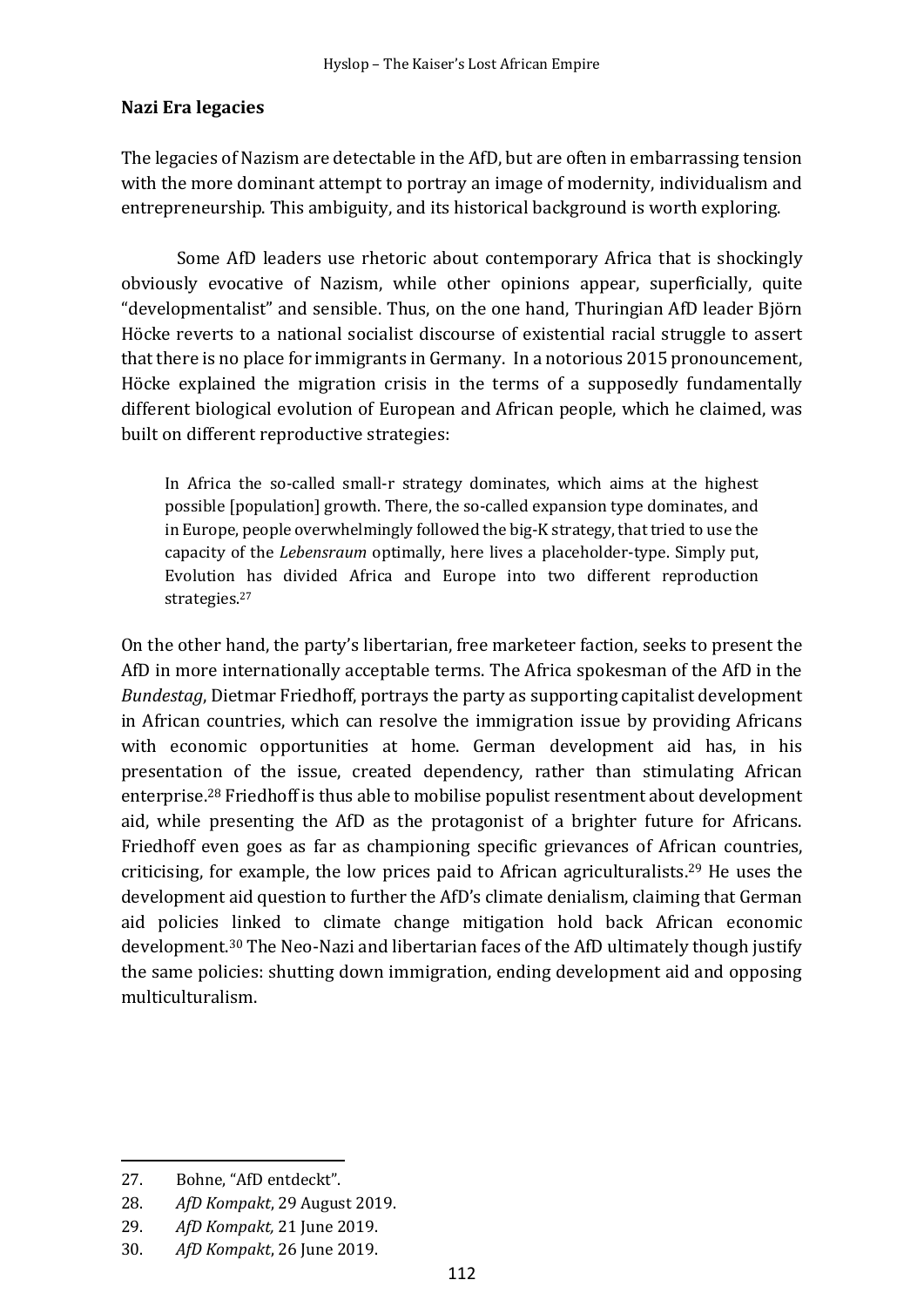The Nazis always prioritised future expansion in Eastern Europe over the return of the African colonies. Nevertheless, they put a considerable amount of effort into colonial politics, for three main reasons. Firstly, they needed the support of traditionalist elites, who were deeply invested in getting the colonies back. This synthesis was reflected in the person of General Franz Ritter von Epp, a Kaiser-era officer who became symbolic head of colonial organisations under the Nazis, and whose earlier career had included participation in the suppression of the Chinese "Boxer" movement and in the Namibian Genocide, as well as being an early leader of the Nazi stormtroopers. Secondly, the large and well-organised German communities in multiple countries provided the regime with a useful political instrument. And thirdly, the idea of returning the colonies was a useful global bargaining chip; the British government considered it seriously as a form of appeasement.<sup>31</sup>

Through the 1930s and into the early war years, a considerable amount of work was done to impress the German public mind with the role of the country in the colonial and semi-colonial world, led by the Nazis' *Auslands-Organisation* (*A-O*: Foreign Organisation), which was headed by the South African-raised Ernst Wilhlem Bohle, a protégé of Rudolf Hess. Bohle ascended with astounding speed to the position of Gauleiter for all party structures abroad. After the Nazi seizure of power, a priority was to take over the extensive international network of the VDA, as the premier overseas German group. Bohle attained control of all NSDAP party branches abroad, of the political vetting of consular officials, of a network of 1 500 German schools across the world, and also of German merchant sailors, a vast globally mobile workforce who could be used for all sorts of intelligence purposes. <sup>32</sup> Bohle's propaganda was oddly developmentalist, stressing the German role in economic and social progress, not only in the old Empire, but globally. For instance, a book published in Berlin in 1940 by the A-O, entitled *Deutsche Schaffen in Aller Welt*,<sup>33</sup> presents a photographic representation of Germans at work in their former territories abroad and in their informal economic realm across the globe. The volume is packed with pictures of transnational 1930s Germans labouring away in agriculture, industry and science. Generally, they are shown in supervisory positions in relation to local workers, but some of these images hint at a more cooperative relationship, in a way which creepily foreshadows post-war depictions of development aid. The hegemony of the Nazis in parts of the German diaspora is also highlighted: a surprisingly large Nazi rally is held in Argentina; the Windhoek German School greets the morning with the Hitler salute; a Nazi flag floats over a remote farmstead in Africa.

The Nazi era was important for consolidating the links between the German extreme right and both Afrikaner nationalists in South Africa and a highly mobilised network of German settlers in the region, with results that continue to echo. The rise

<sup>31.</sup> H.-A. Jacobsen and A.L. Smith Jr., *The Nazi Party and the German Foreign Office* (Routledge, New York and London, 2007).

<sup>32.</sup> D.M. McKale, *The Swastika outside Germany* (Kent State University Press, Kent: OH, 1971), pp 53–63.

<sup>33.</sup> H. Otto, *Deutsche Schaffen in Aller Welt: Ein Bildband deutscher Leistung im Auslande* (Verlag Joh. Kasper, Berlin, [1940]1942).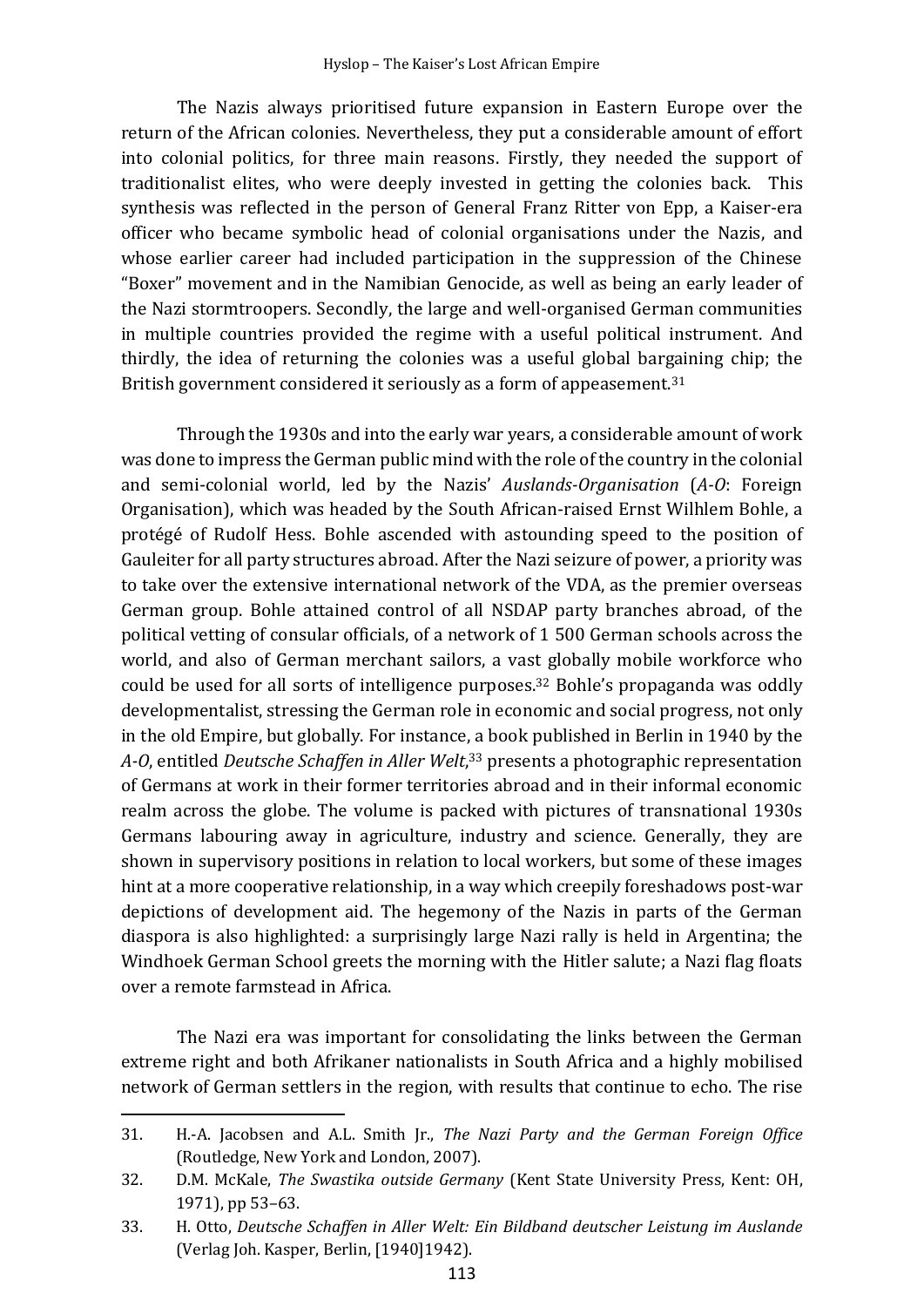of the Nazis during the initial years of the Great Depression had a huge resonance amongst the German communities in South Africa. The foundation of the regional offshoot of the party in Cape Town by Professor Hermann Bohle, Ernst's father, in 1932 was quickly followed by the establishment of branches amongst ethnic Germans across the towns and cities of the Union. In South West Africa, after Hitler's seizure of power, Nazism rapidly attained a near-hegemonic position in the politics of the German settlers, despite the South African government's attempts to suppress it.<sup>34</sup> Although the Hertzog government clamped down on formal Nazi organisation after a spectacular July 1934 rally of the *Pfadfinder* (Pathfinder) youth movement in Windhoek, the Nazis kept re-emerging through other fronts. Nazis and the German state agencies fostered a number of small South African Fascist groups, like Louis Weichardt's Grey Shirts, and the Rand's Black Shirts, who caused a major riot in Johannesburg when they clashed with leftists in November 1938. In Namibia opponents of the Nazis were physically intimidated on a wide scale.<sup>35</sup> Local Nazi interventions in the German community were common: for example, in 1938 in Johannesburg, 400 local Nazi sympathisers were mobilised to take control of the local German school. A meeting culminated in the Nazi slate sweeping the board and the singing of the Horst Wessel Song.<sup>36</sup>

Broader Nazi influence was extended in many ways. Importantly, the A-O hosted many visits to Germany from the Afrikaner nationalist student organisation, the Studentebond*.* Some future leading South African ideologues and politicians, such as Piet Meyer, who was to become head of the apartheid state broadcaster and chair of the all-powerful Afrikaner secret society, the Broederbond, were involved in these visits. Though J.B.M. Hertzog, the South African prime minister of the time, was a Germanophile, and at first sympathetic to Hitler, his fear of German geo-political ambitions in Africa turned him against the Nazis. <sup>37</sup> The Hitler government made some diplomatic headway through the influence of the South African cabinet member Oswald Pirow, as well as several pro-German officials in in the Foreign Affairs Department. An instinctive authoritarian, Pirow, from a German immigrant family, was deeply attracted to Nazism. He made official visits to Berlin on two occasions, being received both times by the Führer.<sup>38</sup> When in 1939, South Africa entered the war on the British side under the leadership of Jan Smuts, the country was in a precarious security position. Great numbers of Afrikaner nationalists had joined the recently founded, overtly fascist, Ossewa Brandwag*,* a mass movement which was strongly pro-Nazi. Many OB members subsequently participated in an active sabotage campaign, and some cooperated with Axis intelligence networks run out of Portuguese East

<sup>34.</sup> McKale, *The Swastika*, pp 95–97; G. Dornseif, Südwester Pfadfinder zwischen allen Fronten https://web.archive.org/web/20110719032750/http://www.golfdornseif.de/uploads/Suedwester%20Pfadfinder%20zwischen%20allen%20Fronten.pdf 2019 (downloaded 5 November 2019).

<sup>35.</sup> Bennett, *Hitler over Africa.*

<sup>36.</sup> Otto, *Deutsche Schaffen.*

<sup>37.</sup> T. Dedering, "South Africa and the Italo-Ethiopian War, 1935–6", *The International History Review*, 35, 5, 2013, pp 1009–1030.

<sup>38.</sup> N.G. Garson, Oswald Pirow, *Oxford Dictionary of National Biography* (online edition) https://www.oxforddnb.com/ (downloaded 5 November 2019).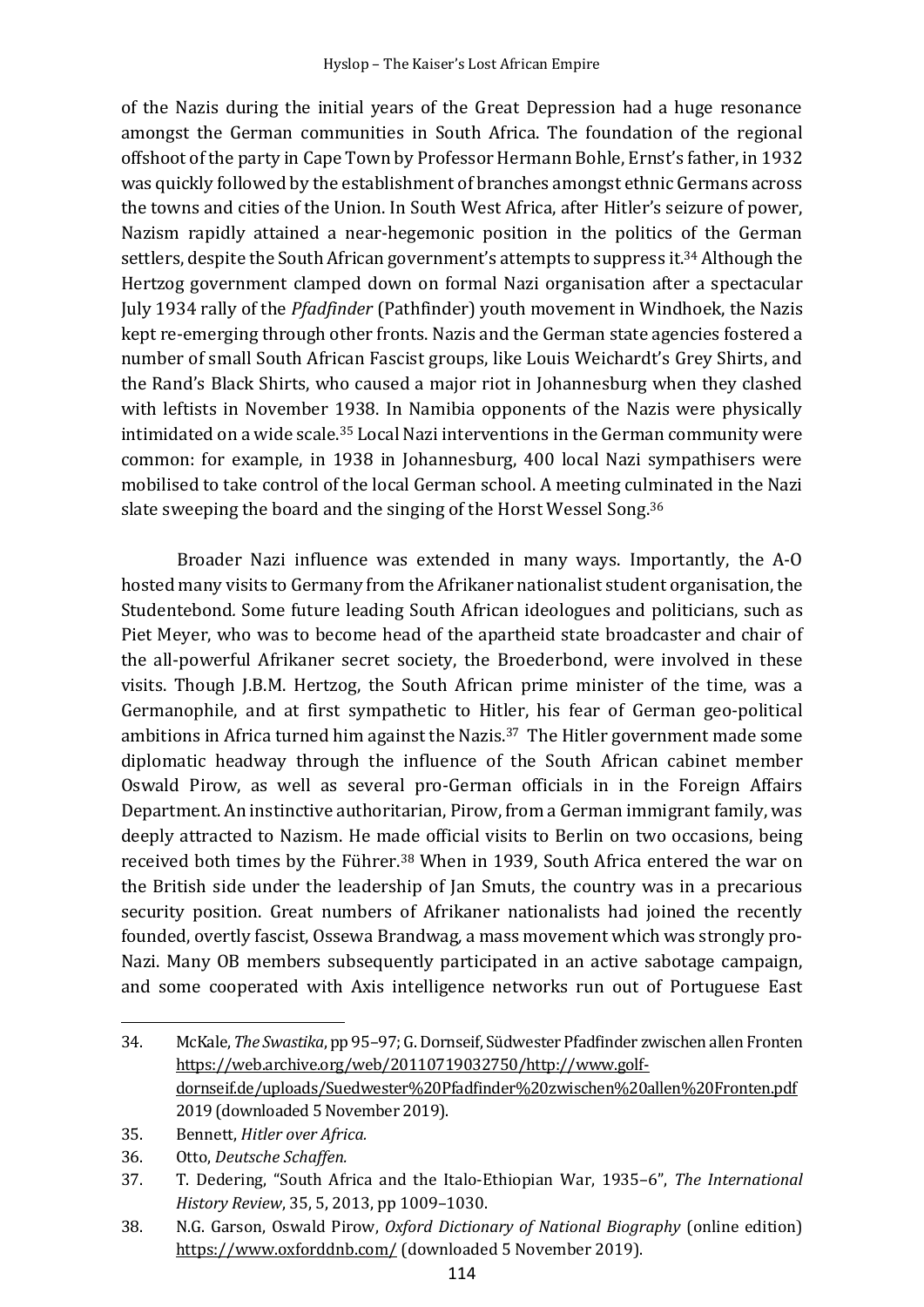Africa. And Pirow tried to set up his own fascist movement, initially with a significant number of MPs in support. Even the D.F. Malan wing of the Afrikaner nationalists flirted with German agents. Although it would be wrong to categorise the post-1948 apartheid regime as Fascist in any straightforward way, there certainly were key individuals in the regime shaped by Nazi influences in the 1930s and early 1940s and who had strong German connections. 39

In a remarkable manner, southern African links to the German right formed in the Nazi era were continued in more respectable form in the post-war period. In 1965, a number of West German civil society groups created the *Deutsch-Südafrikanische Gesellschaft* (DSAG), aimed to foster relations between the two countries. It had a newspaper, *Afrika-Post*, which was steeped in the imagery of the German colonial period. Astonishingly, one of DSAG's founders was none other than the self-reinvented Ernst Wilhelm Bohle. Bohle had suffered only a brief imprisonment despite being tried at Nuremberg, and had reinvented himself as a successful businessman. The DSAG was tightly linked to CSU and CDU. The group had a broad base of support within South Africa and Namibia as well, ranging from the overtly reactionary Afrikaans-German Cultural Association to the slickly liberal-capitalist South Africa Foundation. It arranged an extensive programme of bilateral visits and cultural exchanges, enabling the South African establishment to put its positions to German business leaders, politicians and journalists. It attained considerable success in influencing centre-right public opinion, to the extent that Social Democratic politicians who disapproved of South African Prime Minister B.J. Vorster's policies, felt constrained from pursuing more hostile policies by centrist public opinion. But beyond the respectable realm in politics, DSAG also overlapped with the clearly neo-fascist right: some DSAG members could also be found in a Southern Africa Aid Committee organised by the neo-Nazi NPD, with the slogan of "Save White Africa".<sup>40</sup> Former Nazi officials also shaped pro-South African discourse in a significant way. For instance, Gustav Sonnenhol, a former SS member and Nazi diplomat, who was ambassador to Pretoria from 1968 to 1972, rapidly emerged as a prominent and outright apartheid apologist. In 1978, shortly after retirement, he published a book which was a resounding defence of the South African political system.<sup>41</sup> In retirement, Sonnenhol was also president of the *Afrika-Forderungsgesellschaft*, a group linked to right wing activists in the churches. This organisation developed a rhetoric around defending the "victims of terrorism in southern Africa". 42

<sup>39.</sup> Citino, *Germany and the Union*; Furlong, *Between Crown and Swastika*.

<sup>40.</sup> Melber and Wellmer, "West German Relations".

<sup>41.</sup> S. Schrafstetter, "A Nazi Diplomat Turned Apologist for Apartheid: Gustav Sonnenhol, Vergangenheitsbewältigung and West German Foreign Policy towards South Africa", *German History,* 28, 1, 2010, pp 44–66.

<sup>42.</sup> Melber and Wellmer, "West German Relations", p 105.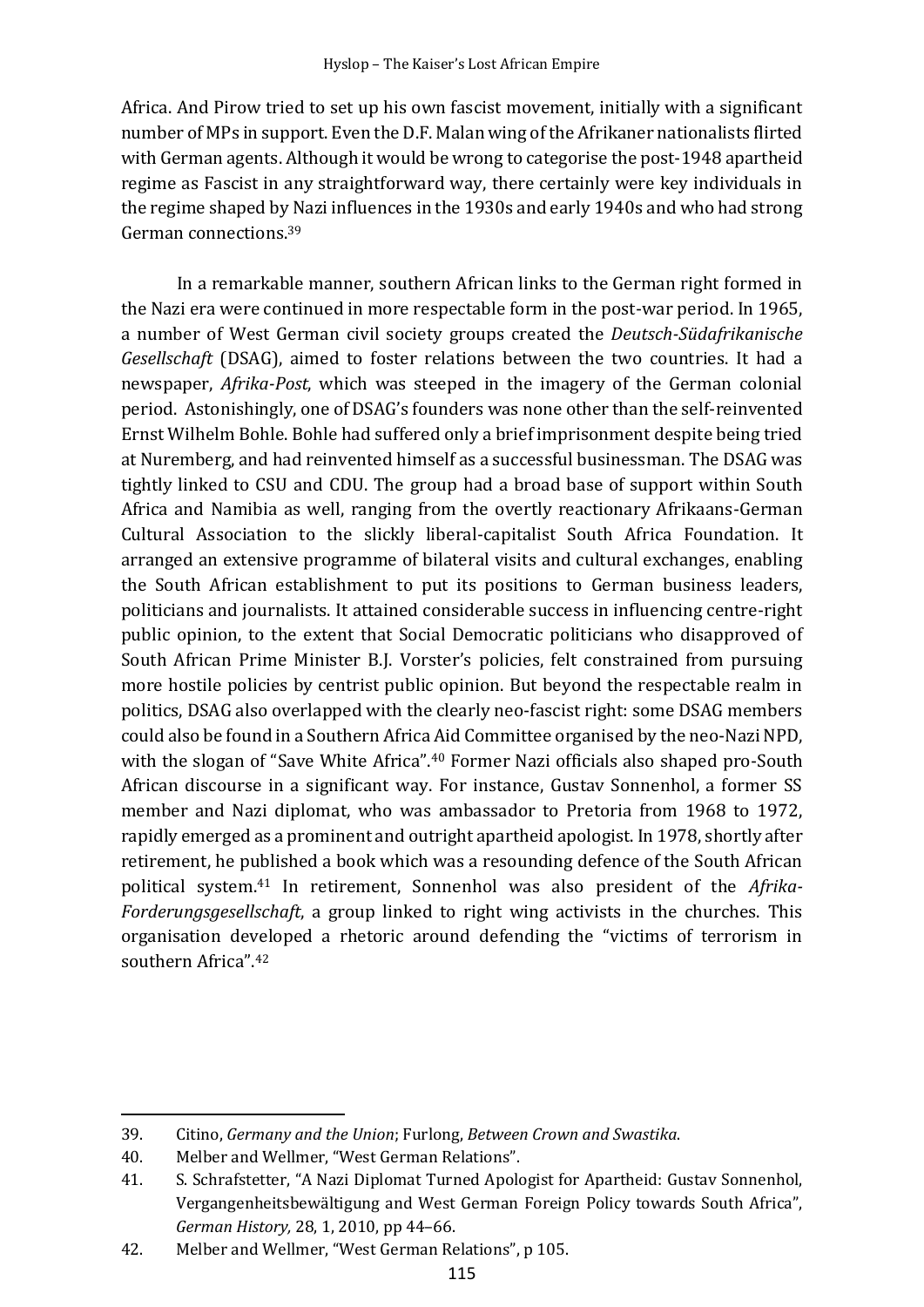# **Cold War and apartheid legacies**

In South Africa the AfD has been attracted to right wing Afrikaner nationalist groups. And this connection has melded with the currency in international rightist circles of the conspiracy theory of "white genocide", around the murders of white farmers in South Africa. In March 2019, Sven Tritschler, an AfD representative in the North Rhine Westphalia *Landtag*, arranged for the South African Freedom Front parliamentarian Corné Mulder to speak in Düsseldorf. Mulder is the son of the South African apartheidera cabinet minister, Connie Mulder, who was, in 1978, only narrowly beaten by P.W Botha in a struggle for the premiership of the apartheid state. His presence suggests some interesting continuities of networks. During the 1970s there was an extensive propaganda campaign on behalf of the Pretoria government. This was conducted by the South African Department of Information, under the leadership of the elder Mulder, and was subsidised generously by the DSAG. Mulder's department produced its own magazine aimed at German policy makers and hired top-level public relations advisers, including a former editor of *Der Speigel*, Germany's leading news magazine. <sup>43</sup> Tritschler explained that Corné Mulder had been invited because

the widely spread bright reports about the Continent and South Africa don't give an authentic picture of what is in reality a very threatening situation. A situation that can only create new streams of refugees to Europe, but also is relevant for the retrospective evaluation of how to deal rationally with changing minority relationships.

Mulder's speech was a not-so-thinly-veiled exercise in connecting the changed social position of Afrikaners to the international extreme right's notion of the "great replacement" of whites:

Make sure that you don't become a minority in your own country. Minorities that lose political influence, will soon lose everything else. Nobody else is going to protect for you the values that have been handed down to you for centuries, when you become a minority in your own land.

His picture of a lawless and corrupt South Africa used some real issues in the country to feed the anti-immigration paranoia of his audience.

The very strong connections between the present German far right and apartheid-nostalgic South Africans have an important background in the career of Franz Josef Strauß, the CSU right-wing populist leader of Bavaria in the post-Second World War period, who played a major role in promoting a pro-South African position in Germany. Strauß, a larger-than-life figure in every sense of the phrase, was remarkable for his ability to occupy all the political space between the centre-right and

<sup>43.</sup> J.K. Haasbroek, "A Historical Perspective of the Information Scandal", M.A. thesis, University of the Free State, 2016.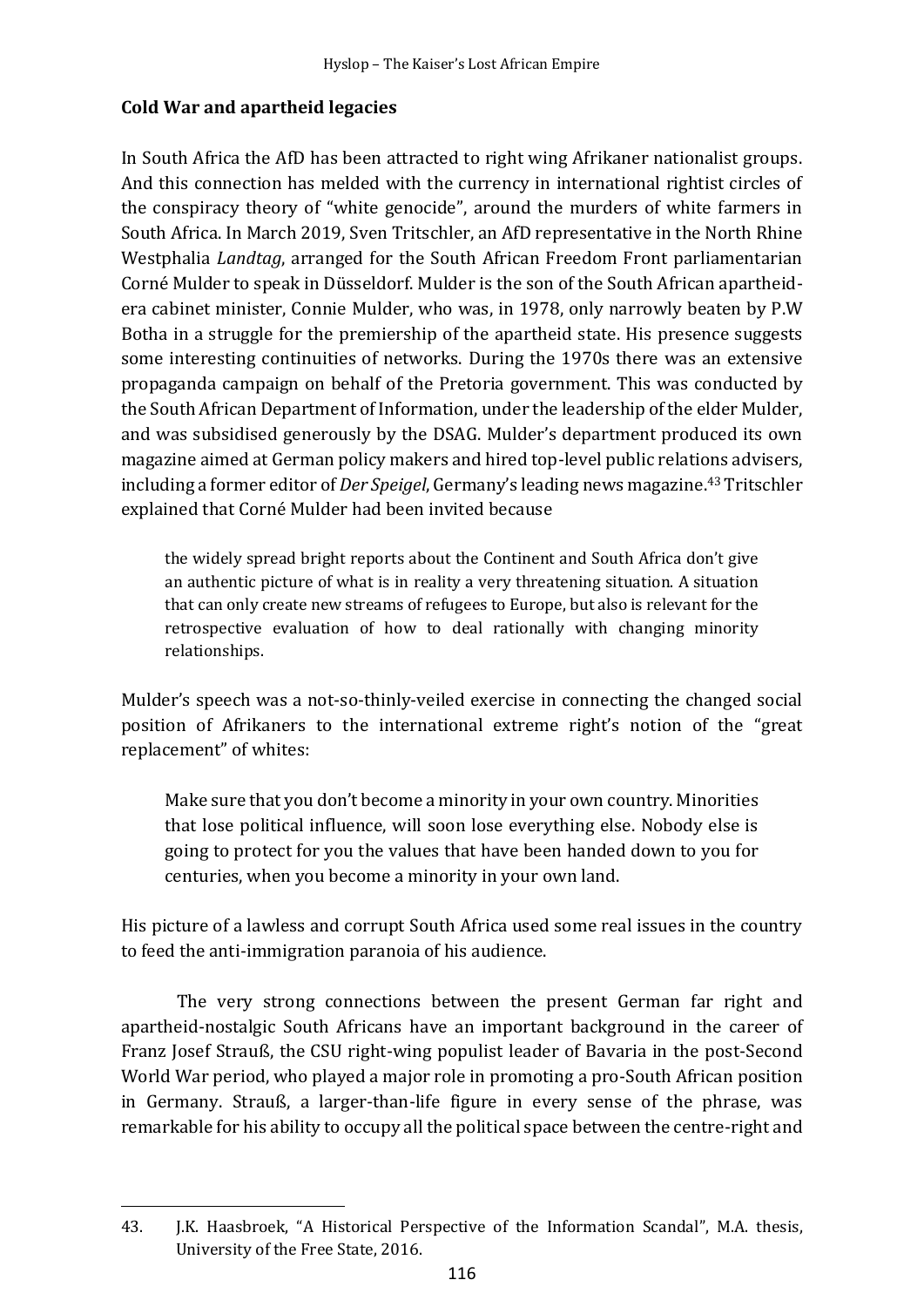the neo-fascist fringe (while clearly distancing himself from the latter). <sup>44</sup> He had extraordinary influence in German politics, serving in important cabinet positions through the 1950s and 1960s and as minister-president of Bavaria from 1978 until his death in 1988.

Strauß was a significant force in creating a narrative of the conflict in southern Africa not as battles over racial inequality, but as a struggle by civilised white "western" forces against Communist barbarism. Strauß's defence of South Africa and its control of Namibia was an appealing ideological theme for those who followed him and has left a strong legacy. Defending an embattled fraternal minority abroad, reverting to the deeply embedded romanticisation of the Kaiser's Empire, and expressing resentment at change in the global racial order, his position appealed deeply to his constituency in small town and rural Bavaria, and to the German right more generally. Following a 1966 trip to South Africa, Strauß declared that apartheid policy was not motivated by racism but by religious commitment, and took up the defence of the Pretoria government and the South West Africa German community as one of his political causes.<sup>45</sup>

Shortly thereafter, he ran a populist campaign against the *Heia Safari* television series, in which he defended the memory of the German Empire. When the Schmidt government took the symbolic action of closing the German consulate in Windhoek in 1977, Strauß led an outcry in Germany, charging that the state was leaving German citizens without legal protection, and declaring that in a SWAPO-ruled Namibia there would be no place for whites except in prisons and cemeteries. He brought the issue of re-opening the consulate to the vote in the *Bundestag*, but was narrowly defeated. Given that this was also the moment at which Honecker's East Germany was becoming a visible supporter of the revolutionary regimes in Angola and Mozambique as well as of SWAPO and the ANC, these actions also allowed Strauß to burnish his credentials as a hard-liner against the Communist regime across the border. In the mid-1980s Strauß's activism over southern Africa continued. When the Free Democratic Party liberal Foreign Minister Hans-Dietrich Genscher pushed a more critical stance toward apartheid, Strauß again seized the populist ground that opened up, making friendly visits to South Africa and Namibia. <sup>46</sup> For public consumption in southern Africa and Bavaria, his message was one of the pure populist defence of the colonial order and its latter day extensions, and was much admired on the right.

<sup>44.</sup> S. Finger, "Franz Josef Strauß: Der verhinderte Kanzler', PhD dissertation, University of Bonn, 2005; M.S. Milosch, *Modernizing Bavaria: The Politics of Franz Josef Strauß and the CSU, 1949-1969* (Berghahn, NewYork and Oxford, 2006).

<sup>45.</sup> *Der Spiegel,* 16 May 1966.

<sup>46.</sup> Brenke, *Die Bundesrepublik Deutschland und der Namibia-Konflikt*, pp 144–150; J. Leinemann, "Das macht ihm keiner nach", *Der Spiegel,* 1 February 1988 https://www. spiegel.de/spiegel/print/d-13526048.html (downloaded 8 November 2019).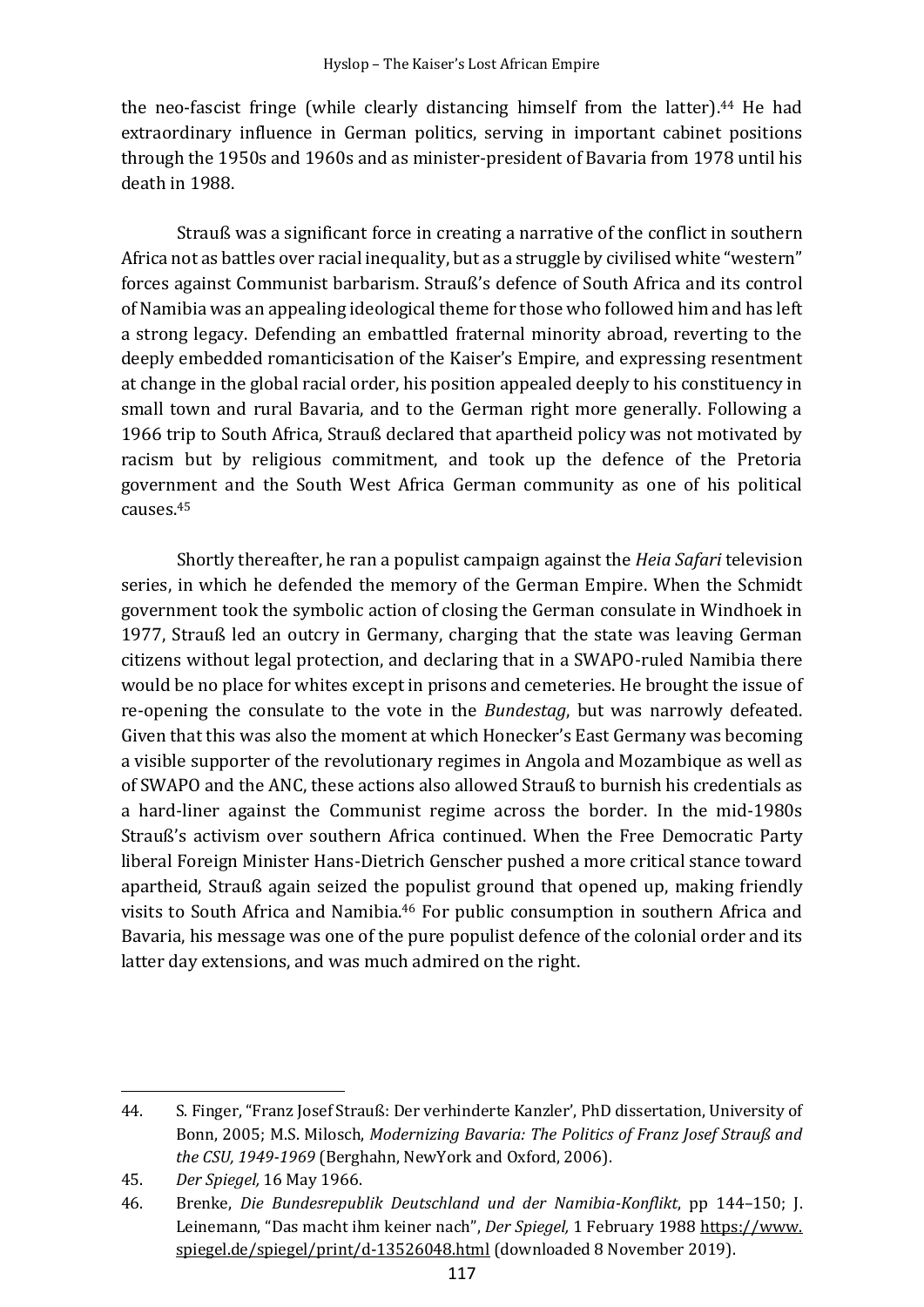This rhetoric is continued by the AfD in its special concern for the supposedly threatened Germans of Namibia who face land expropriation by a "Marxist" government. AfD Representative Stephan Protschka claimed that his sources among the Germans in Namibia told of a hostility that had never been present before, as a result of the agitation around land, and he accused the SWAPO government of creating a racial confrontation. "Our compatriots on the ground" feared dispossession and violence, as in Zimbabwe. Protschka denounced the German Federal Government for not standing up for the German minority, including its failure adequately to support German schools. Protschka declared that: "Instead of holding Guilt-cult debates, the Federal Government should fight, with hard bargaining for security-guarantees for our countrymen and above all for our economic interests on the ground."<sup>47</sup>

### **The Namibian genocide**

What has particularly catalysed the colonialism debate in Germany has been a new awareness of the German genocide against the Nama and Herero in Namibia in 1904– 08, as the consequence of a long campaign by Namibian activists. Although its history was for years neglected, the genocide has come to be seen as a low point even in the bloody history of colonialism. But the AfD proved equal to the challenge of trying to turn the matter to their advantage.

Historians have long written about the subject, starting with the work during the 1960s of Horst Drechsler in the East and Helmut Bley in the Federal Republic.<sup>48</sup> And the historiography that this began to generate received some attention in school and university curricula. But it was only in the new century that the issue of the genocide and German colonialism more generally began to break through to public consciousness. <sup>49</sup> This has particularly been precipitated by the highly effective campaign by Namibians to draw attention to the genocide and to demand a German recognition of responsibility and compensation. Germany has just recently, in 2021, made an official apology for the genocide, and offered financial compensation. But discontent persists on the Namibian side over the nature of the German acknowledgement and the amount of money on offer. And there is tension internally over whether the Namibian government or the descendants of genocide victims should be the recipients of whatever is paid out.

<sup>47.</sup> S. Protschka, AfD-Bundestagsabgeordeneter Stephan Protschka im ZUERST! 1 June 2018 https://zuerst.de/2018/06/01/afd-bundestagsabgeordneter-stephan-protschka-imzuerst-interview-ueber-namibische-forderungen-an-die-bundesregierung-die-werdenschon-einknicken/ (downloaded 28 October 2019).

<sup>48.</sup> H. Drechsler, *Let Us Die Fighting: The Struggle of the Herero and Nama against German Imperialism* (Zed, London, 1980); H. Bley, *Namibia Under German Rule* (LIT, Hamburg, 1996).

<sup>49.</sup> G. Krüger, "Koloniale Schuld und Afrikanische Geschichte: Es ist Zeit für einen neuen historischen Blick auf das koloniale Afrika", *Geschichte der Gegenwart*, 6 June 2018. https://geschichtedergegenwart.ch/koloniale-schuld-und-afrikanische-geschichte-esist-zeit-fuer-einen-neuen-historischen-blick-auf-das-koloniale-afrika/ (downloaded 25 October 2019).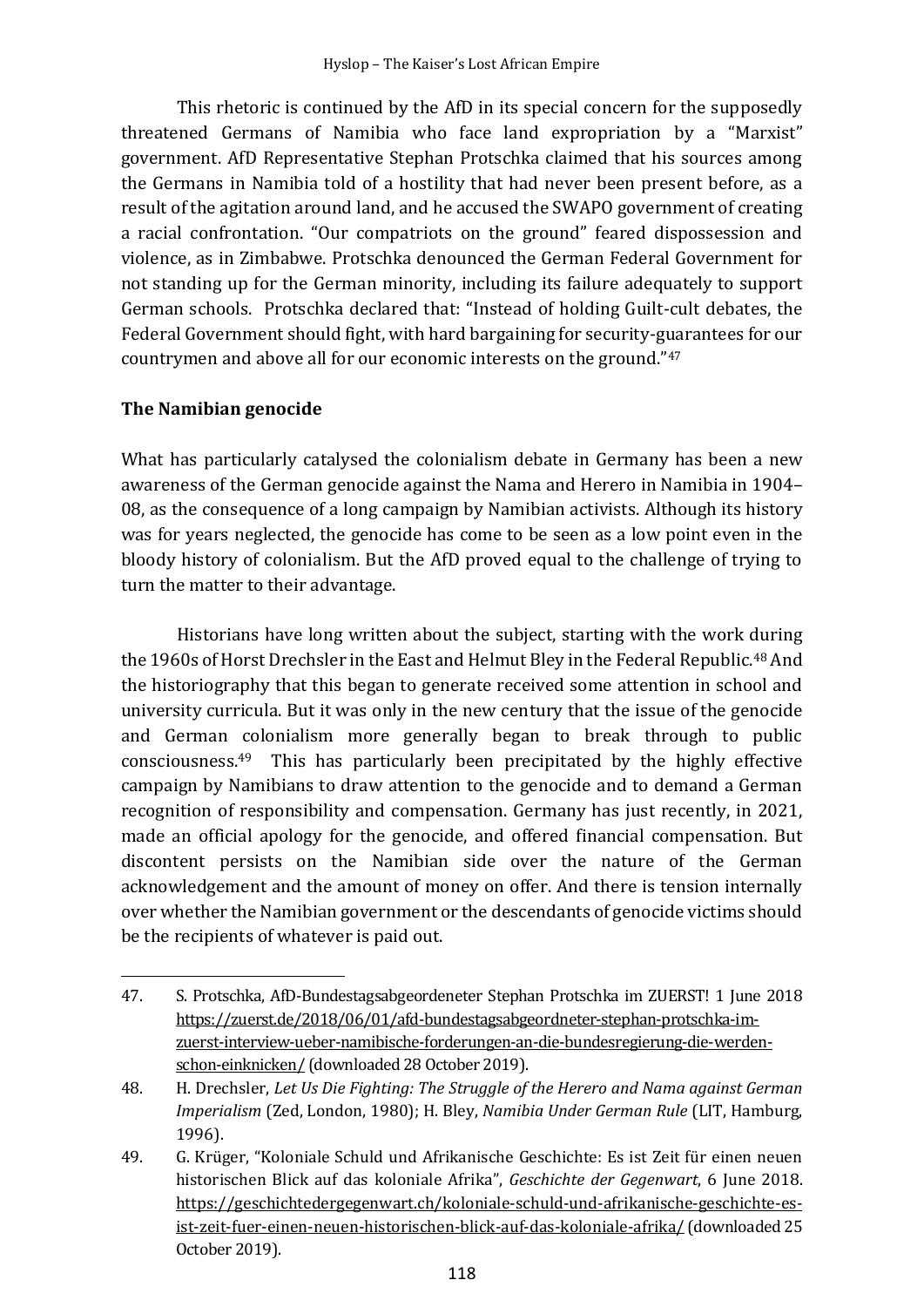The AfD, however, has found itself a revisionist champion for its upbeat view of the colonial record in the American academic Bruce Gilley, who is able to relativise the genocide. Gilley, who made his name with a massively controversial 2017 article, "The Case for Colonialism",<sup>50</sup> astonishingly turned for guidance to – the ghost of Heinrich Schnee. Gilley was invited to Berlin by the AfD Bundestag faction to speak about his work, and there, explicitly claimed that Schnee's idea of the 'Colonial Guilt-Lie' was an accurate characterisation of contemporary writing about colonialism as a whole. Instead, he emphasised the beneficial effects of colonialism. Moreover, he blamed Weimar anti-colonialism for undermining the stability of Germany and preparing the way for Hitler. While acknowledging that the Namibian 1904–8 conflict involved atrocities, Gilley depicted them as an aberration from German imperial policy, attributing responsibility to the German commander Von Trotha, and emphasising – without a great deal of evidence in his support – the opposition of the political and military leadership in Germany to what was done.<sup>51</sup>

Crude as the Gilley position may be, AfD manipulation of the issues around the Namibian genocide is more subtle than may initially appear. Firstly, the AfD is able to play on the analytically problematic nature of the genocide category, as originally a legal term with a historically contingent definition, which has migrated into historical and sociological discourse. There actually is some valid room for intellectual contestation of definitions of genocide, and how these should be used in the Namibian case, but that is instrumentalised by the AfD for its own ends. Secondly, as historian Gesine Kruger points out within the current liberal narrative about the genocide, by de-emphasising the uprising of the Herero which precipitated the 1904 events, there is a tendency to portray Africans as hapless victims, denying their agency.<sup>52</sup> AfD commentators depict the Germans as acting defensively in 1904, and liberals have somewhat disarmed themselves in the face of this argument. Consequently, the German right's representation of the Namibian genocide is able, quite cleverly, to manipulate some real historiographic problems.

The AfD also shows an awareness of the internal problems within politics in Namibia, which makes the question of possible reparations complex. The AfD has used these real issues to challenge the validity of the reparations discussion as such. For example, in the *Bundestag* AfD member Stephan Protschka disparaged the existing aid programme to Namibia, highlighting SWAPO misuse of funds. <sup>53</sup> This claim tapped into divisions in Namibia. In the initial post-independence period, the SWAPO government showed little interest in the genocide question. SWAPO is an overwhelmingly Ovambo-

<sup>50.</sup> Gilley's paper was originally published in *Third World Quarterly* in 2017. Following a massive international outcry, it was withdrawn by the journal. The text is currently available on the website of the National Association of Scholars, https://www.nas.org/ academic-questions/31/2/the\_case\_for\_colonialism (downloaded 13 September 2021).

<sup>51.</sup> R. Heinze, "Yes, Colonialism was a Monstrosity", 29 January 2020 https://www. jacobinmag.com/2020/01/colonialism-germany-africa-herero-afd-bruce-gilley (downloaded 13 October 2021).

<sup>52.</sup> Krüger, "Koloniale Schuld".

<sup>53.</sup> Protschka, "AfD-Bundestagsabgeordeneter".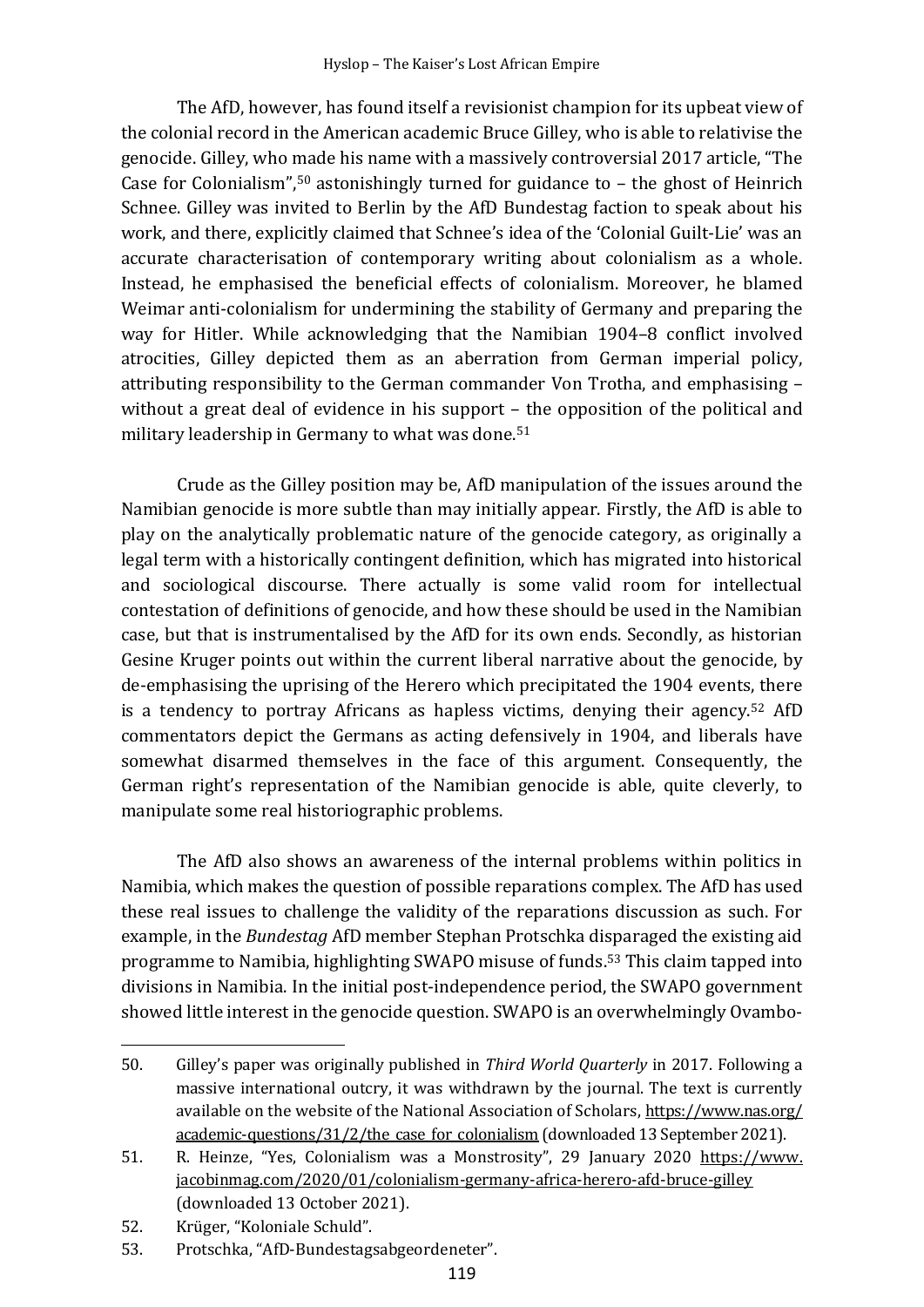based party and the Herero and Nama ethnic groups were not regarded by it as loyal supporters. When the government did start to take up the issue, it conceived it in terms of talks between the Namibian and German governments and the payment of reparations on a state-to-state basis. Herero and Nama activists were not universally happy with this approach. Many of them want direct arrangements between the Herero and Nama, and the Germans, and the payment of compensation on a direct basis to the descendant communities of the victims. Given the well-established issues of corruption in the Namibian government, where there have been many charges of the skimming off of German development aid at the highest levels of SWAPO, this latter demand is understandable.

German communities in southern Africa have played a much lesser role in AfD activities than in previous iterations of rightist imperial nostalgia. The Germans in Namibia have, by and large, pragmatically avoided activities that would provoke the SWAPO government. Some have participated enthusiastically in the new order, while many have kept their resentments below the surface, in a situation where they had a great deal to lose economically, but little political power. There is no real evidence of the AfD seriously organising directly in the country, although AfD officials visit from time to time and have some networks of contacts. But given the vastly disproportionate role of German farmers in land ownership, there is great short-term potential for a clash of the German community with government on agricultural policy, and the AfD would certainly treat such an eventuality as a political opportunity to be exploited.

### **Conclusion**

There are clear dangers in any overemphasis on historical continuities. Least of all do I want to paint a picture of unbroken German reaction. The current prominence of the AfD is so shocking particularly because there is so much admire about the democratic political culture of contemporary Germany. And probably no society in the contemporary world has worked as hard and creatively to come to terms with its grisly past. But: the idea of the lost empire, the identification with the German diaspora in the southern African region, forms of racial ideology about Africans, and the sense of national grievance against other countries' attitudes to German aspirations in Africa, are all elements which straddle the German right's interface with southern Africa across a century. The dangers of historicism are self-evident. Yet continuities in the German right's mobilisation of the memory of the Empire, between 1919 and the present, are striking. It keeps reappearing, invoked as a misunderstood ideal. And the connections amongst its devotees across eras are long ranging. The Africa rhetoric of the AfD rings with echoes of the language of Schnee, Bohle and Strauß. Right-wing populisms build an artificial past, for a repressive present, but they do not construct it out of nothing. As the contemporary ultra-right works to create an imagined return to a better age, the Empire that was abolished in 1919 lives on.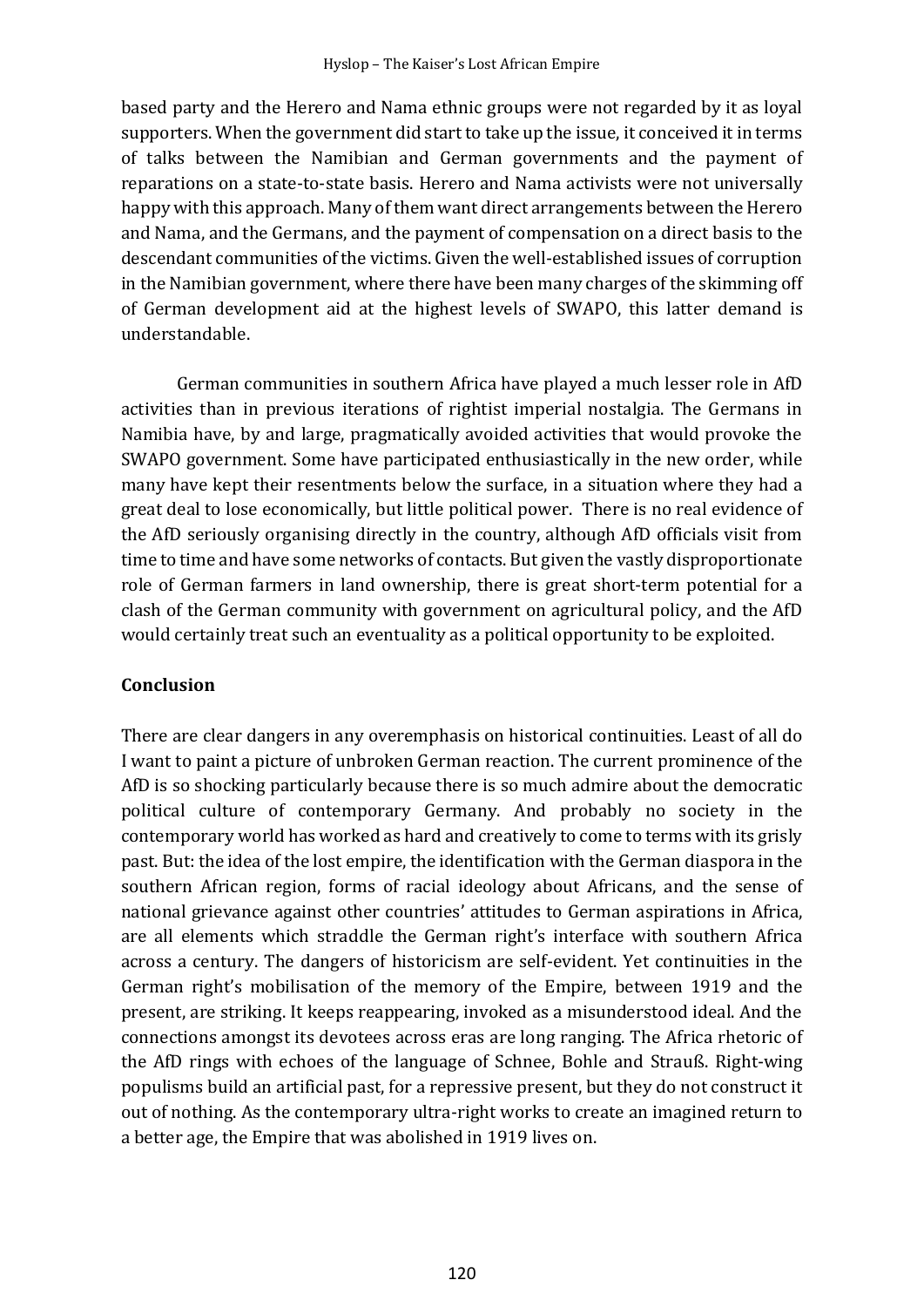## **REFERENCES**

- *AfD Kompakt*, 29 August 2019. https://afdkompakt.de/2019/08/29/wie-merkel-dieafrikanischen-staaten-bevormundet-erinnert-an-koloniale-zeit/ (downloaded 5 November 2019).
- *AfD Kompakt*, 21 June 2019. https://afdkompakt.de/2019/06/21/die-faireentlohnung-afrikanischer-kakaobauern-muss-ermoeglicht-werden/ (downloaded 5 November 2019).
- *AfD Kompakt*, 26 June 2019. https://afdkompakt.de/2019/06/26/in-afrika-mehrensich-die-stimmen-gegen-die-deutsche-klimaideologie/ (downloaded 5 November 2019).
- *AfD Kompakt* ,18 March 2019, https://afdkompakt.de/2019/03/18/auf-initiative-derafd-fraktion-wird-der-landtag-nrw-ueber-afrika-diskutieren/ (downloaded 5 November 2019).
- Bennett, B., *Hitler over Africa* (T. Werner Laurie, London, 1939).
- Bley, H., *Namibia under German Rule* (LIT, Hamburg, 1996).
- Bohne,A.,"AfD entdeckt Kolonialismus: War doch nicht alles schlecht damals", *iz3W*, no date, https://www.iz3w.org/zeitschrift/ausgaben/369\_friedensprozesse/kolonialis mus (downloaded 5 November 2019).
- Brenke, G., *Die Bundesrepublik Deutschland und der Namibia-Konflikt* (R. Oldenbourg, Munich, 1989).
- Citino, R., *Germany and the Union of South Africa in the Nazi Period* (Greenwood Press, New York, 1991).
- Dedering, T., "South Africa and the Italo-Ethiopian War, 1935–6", *The International History Review*, 35, 5 (2013).
- Dedering, T., "South African-German Relations from Versailles to Soweto: Perceptions and Policies", in Lessing, H., Dedering, T., Kampmann, J., and Smit, D. (eds), *Umstrittene Beziehungen: Protestantismus zwischen dem südlichen Afrika und Deutschland von den 1930er Jahren bis in die Apartheidzeit* (Harrasowitz Verlag, Wiesbaden, 2015), pp 249–263.
- Deutsche Welle, "Genocide: Namibia still waiting for a German apology", *DW*, 16 August 2019, https://www.dw.com/en/genocide-namibia-still-waiting-for-agerman-apology/a-50445209 (downloaded 25 October 2019).
- Deffenbaugh, R., "The Lutheran World Federation and Namibia", Geneva, Lutheran World Federation, 2007, https://www.lutheranworld.org/sites/default/files/the-lutheranworld-federation-and-namibia-resource 0.pdf 9 (downloaded 8 November 2019).
- Deutscher Bundestag, "Antrage von AfD und Grünen zur Aufarbeitung kolonialen Unrechts beraten", 23 November 2020, YouTube, https://www.youtube.com/watch?v=nxL wAFMvl0w (downloaded 23 November 2020).
- Dornseif, G., Südwester Pfadfinder zwischen allen Fronten, n.d., https://web.archive.org/web/20110719032750/http://www.golfdornseif.de/uploads/Suedwester%20Pfadfinder%20zwischen%20allen%20Fron ten.pdf (downloaded 5 November 2019).
- Drechsler, H., *Let Us Die Fighting: The Struggle of the Herero and Nama against German Imperialism* (Zed, London, 1980).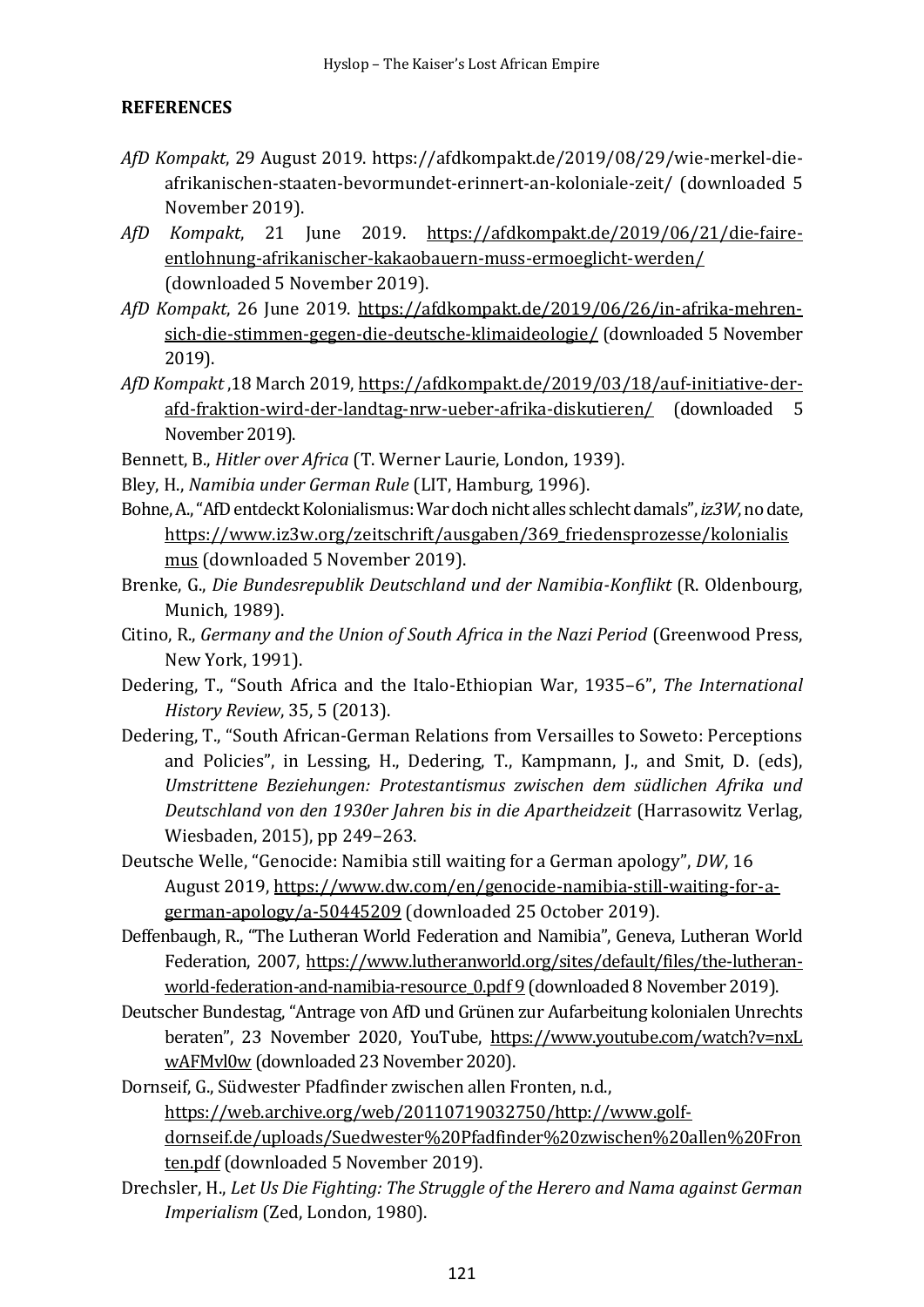- Finger, S., "Franz Josef Strauß: Der verhinderte Kanzler", PhD dissertation, University of Bonn, 2005.
- Furlong, P.J., *Between Crown and Swastika: The Impact of the Radical Right on the Afrikaner Nationalist Movement in the Fascist Era* (Wesleyan University Press, Hanover: NH, 1991).
- Garson, N.G., Oswald Pirow, *Oxford Dictionary of National Biography* (online edition) https://www.oxforddnb.com/ (downloaded 5 November 2019).
- Gilley, B. "The Case for Colonialism", National Association of Scholars website https://www.nas.org/academic-questions/31/2/the\_case\_for\_colonialism (downloaded 13 September 2021).

Griffin, R., *Fascism: An Introduction to Comparative Fascist Studies* (Polity, Cambridge, 2018).

- Haasbroek, J.K., "A Historical Perspective of the Information Scandal", M.A. Thesis, University of the Free State, 2016.
- Heinze, R., "Yes, Colonialism was a Monstrosity", 29 January 2020,
- https://www.jacobinmag.com/2020/01/colonialism-germany-africa-herero-afdbruce-gilley (downloaded 13 September 2021).
- Hyslop, J., "Durban as a Portal of Globalization: Mines, Railways, Docks and Steamships in the Empire of Otto Siedle's Natal Direct Line, 1879–1929", *Comparativ: Zeitschrift für Globalgeschichte und vergleichende Gesellschaftsforschung*, 26, 1 (2015).
- Jacobsen, H.-A. and Smith, A.L. Jr., *The Nazi Party and the German Foreign Office* (Routledge, New York and London, 2007).
- Jongen M. et. al., "Antrag der Abgeordneten Dr. Marc Jongen, Marc Bernhard … und der Fraktion der AfD: Resitution von Sammlungsgut aus kolonialem Kontext stoppen", 6 December 2020, https://dip21.bundestag.de/dip21/btd/19/199/1919914.pdf (downloaded 6 January 2021).
- Jongen M. et.al., "Begrundung", 6 December 2020 https://dip21.bundestag.de/dip21/ btd/19/199/1919914.pdf (downloaded 6 January 2021).
- Kellerhof, S.V., "Wie verrechnet man versklavte Menschen mit Brunnen", *Welt* (online edition).
- https://www.welt.de/geschichte/article204218262/Kolonialismus-Wie-verrechnetman-versklavte-Menschen-mit-Brunnen.html (downloaded 6 January 2021).
- Kriel, L., "Heimat in the 'Veld'? German Afrikaners of Missionary Descent and their Imaginings of Women and Home", *Geschichte und Gesellschaf*t, 41, 2 (2015).
- Krüger, G., "Koloniale Schuld und Afrikanische Geschichte: Es ist Zeit für einen neuen historischen Blick auf das koloniale Afrika", *Geschichte der Gegenwart*, 6 June 2018 https://geschichtedergegenwart.ch/koloniale-schuld-und-afrikanischegeschichte-es-ist-zeit-fuer-einen-neuen-historischen-blick-auf-das-kolonialeafrika/ (downloaded 25 October 2019).
- Lau, M., "Zurück ins Kaiserreich", *Zeit Online* https://www.zeit.de/2017/47/haraldweyel-afd-bundestagsabgeordneter-migration (downloaded 28 October 2019).
- Leinemann, J., "Das macht ihm keiner nach", *Der Spiegel,* 1 February 1988 https://www.spiegel.de/spiegel/print/d-13526048.html (downloaded 8 November 2019).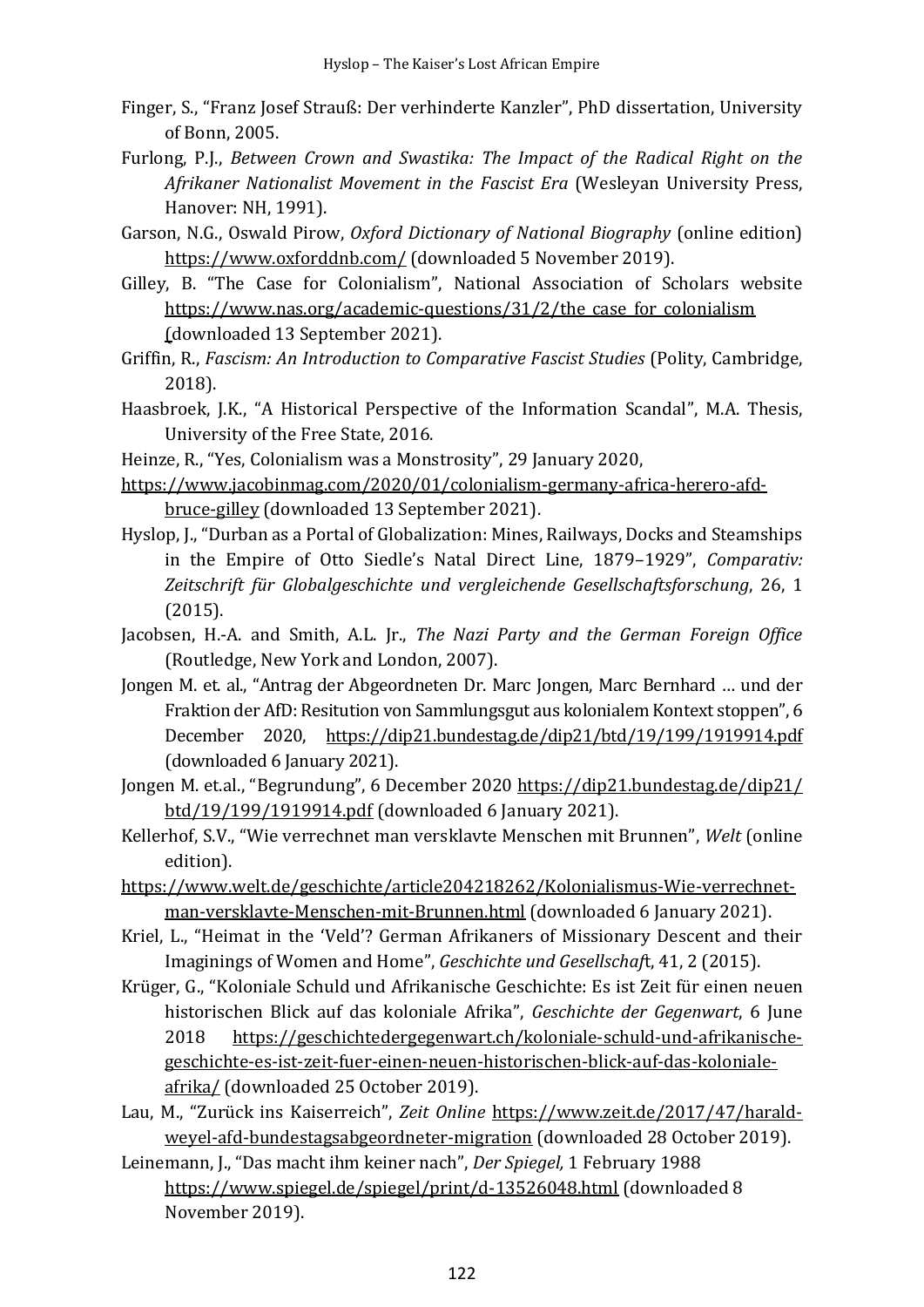- Manz, S., "Nationalism Gone Global: The Hauptverband Deutscher Flottenvereine im Ausland, 1898–1918", *German History*, 30, 2 (2012).
- Melber H. and Wellmer G., "West German Relations with Namibia", in Cooper, A.D.(ed.), *Allies in Apartheid: Western Capitalism and Occupied Namibia* (St. Martins, New York, 1998).
- McKale, D.M., *The Swastika Outside Germany* (Kent State University Press, Kent: OH, 1971).
- Michels, E., "Geschichtspolitik im Fernsehen: Die WDR-Dokumentation 'Heia Safari' von 1966/7 über Deutschlands Kolonialvergangenheit", *Vierteljahrshefte für Zeitgeschichte,* 56 (2008).
- Milosch, M.S., *Modernizing Bavaria: The Politics of Franz Josef Strauß and the CSU, 1949 1969* (Berghahn, NewYork and Oxford 2006).
- Mudde, C., *The Far Right Today* (Polity, Cambridge, 2019).
- Otto, H., *Deutsche Schaffen in Aller Welt: Ein Bildband deutscher Leistung im Auslande* (Verlag Joh. Kasper, Berlin, [1940] 1942).
- Protschka S., "AfD-Bundestagsabgeordeneter Stephan Protschka im ZUERST!" 1 June 2018 https://zuerst.de/2018/06/01/afd-bundestagsabgeordneter-stephan-protschkaim-zuerst-interview-ueber-namibische-forderungen-an-die-bundesregierung-diewerden-schon-einknicken/ (downloaded 28 October 2019).
- Rahmlow, A. and Grill, B., "Ein Schritt weg von Herrenmenschtum", *Deutschlandfunk Kultur,* 23 March 2019 https://www.deutschlandfunkkultur.de/bartholomaeusgrill-ueber-kolonialgeschichte-ein-schritt.1008.de.html?dram:article\_id=444419 (downloaded 25 October 2019).
- *Rhein Neckar Zeitung*, "AfD Politiker Gedeon sorgt mit Äusserung zum Kolonalismus für Eklat", 20 March 2019 https://www.rnz.de/politik/suedwest artikel,-eklatim-landtag-baden-wuerttemberg-afd-politiker-gedeon-sorgt-mit-Aeusserungzum-kolonialismus-fuer-ekl-\_arid,428217.html (downloaded 28 October 2019).

Schnee, H., *Die koloniale Schuldlüge* (Heinrich, Munich, 1924).

- Schilling, B., *Postcolonial Germany: Memories of a Decolonized Nation* (Oxford University Press, Oxford, 2014).
- Schulte-Varendorff, U., *Kolonialheld für Kaiser und Führer: General Lettow Vorbeck – Mythos und Wahrheit* (Christoph Links, Berlin,2006).
- Schrafstetter, S., "A Nazi Diplomat Turned Apologist for Apartheid: Gustav Sonnenhol, Vergangenheitsbewältigung and West German Foreign Policy towards South Africa", *German History,* 28, 1 (2010).
- Shain, M., *A Perfect Storm: Antisemitism in South Africa, 1930*–*1948* (Jonathan Ball, Johannesburg, 2015).
- Stanley, J., *How Fascism Works: The Politics of Us and Them* (Random House, New York, 2018).
- Smith, W., "The Colonial Novel as Political Propaganda: Hans Grimm's Volk Ohne Raum", *German Studies Review,* 6, 2 (1983).
- Verber, J., "The Conundrum of Colonialism in Postwar Germany", PhD dissertation, University of Iowa, 2010.
- von Lettow-Vorbeck, P., *Meine Errinerungen aus Ostafrika* (Hase & Köhler, Leipzig, 1920).